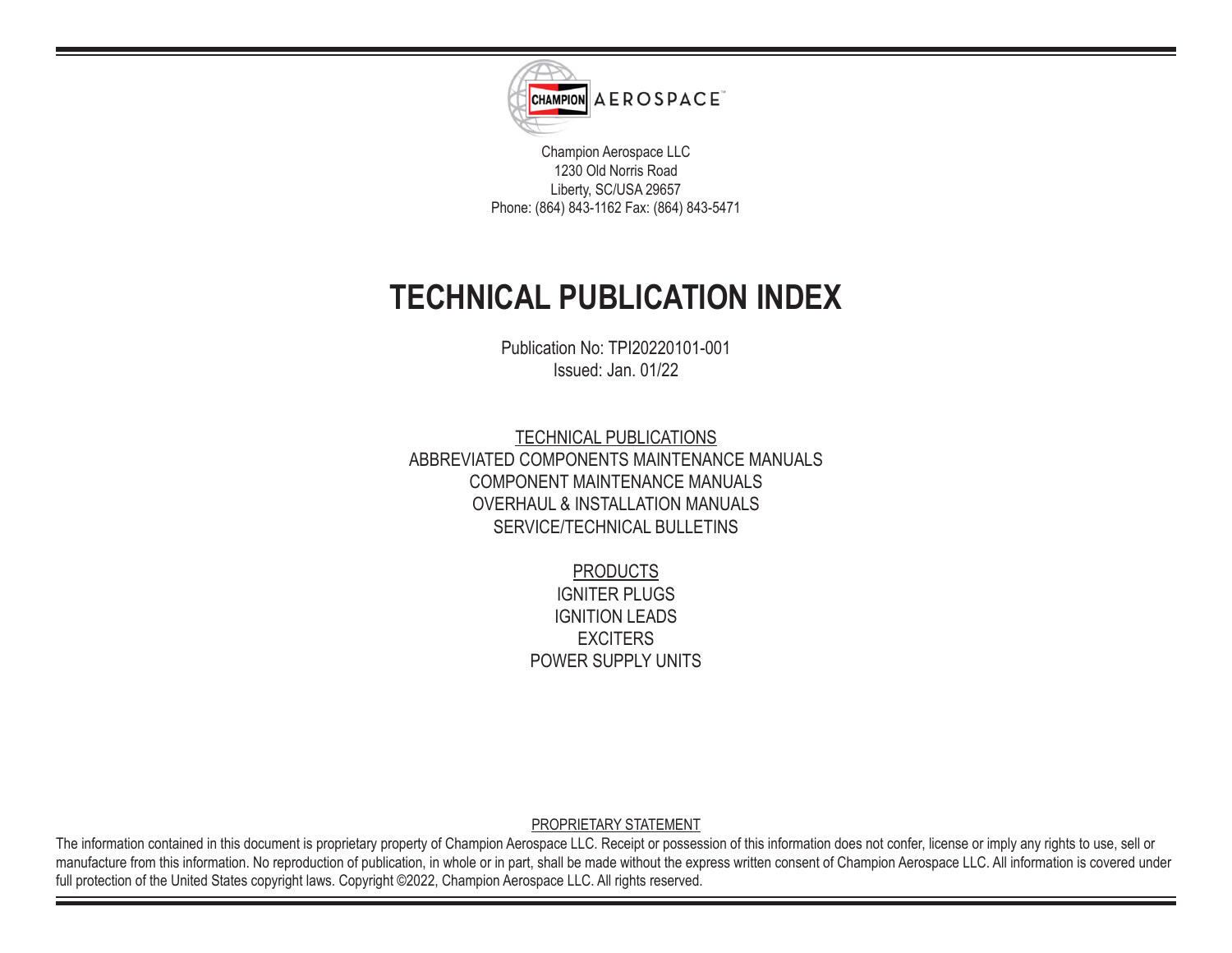| <b>IGNITER PLUGS</b><br><b>ABBREVIATED COMPONENT MAINTENANCE MANUALS</b> |                                  |                    |                                 |                 |                |                  |
|--------------------------------------------------------------------------|----------------------------------|--------------------|---------------------------------|-----------------|----------------|------------------|
| ATA NO.                                                                  | PUB. NO.                         | <b>PART NUMBER</b> | <b>ENGINE APPLICATIONS</b>      | <b>PUB TYPE</b> | REV. NO.       | <b>REV. DATE</b> |
| <b>GENERAL ELECTRIC</b>                                                  |                                  |                    |                                 |                 |                |                  |
| 74-21-02                                                                 |                                  | AA138S-4, -4B      | CF6 (HARD-COPY)                 | <b>ACMM</b>     | $\mathbf{1}$   | 06/01/72         |
| 74-21-33*                                                                | 501077                           | CH31753A           | CF6-80C2                        | <b>ACMM</b>     | 2              | 09/10/13         |
| 74-21-33*                                                                |                                  | CH31687D           | CFM56-2 (HARD-COPY)             | <b>ACMM</b>     | $\overline{2}$ | 02/14/87         |
| 74-21-34                                                                 | 501081                           | CH31905            | CF6-50, CF6-80A                 | <b>ACMM</b>     | $\overline{4}$ | 05/12/14         |
| 74-21-37                                                                 | 501079                           | CH31900/CH31900-6  | <b>CFM 56</b>                   | <b>ACMM</b>     | $\overline{4}$ | 09/10/13         |
| 74-21-38                                                                 | 501074                           | CH31772A/CH31904-2 | CF6-80E, CF6-80C2               | <b>ACMM</b>     | $\overline{4}$ | 10/07/13         |
| 74-21-39                                                                 | 501085                           | CH31926            | CF34-8C1                        | <b>ACMM</b>     | $\overline{4}$ | 07/18/14         |
| 74-21-40                                                                 | 501073                           | CH31858-1, -2      | CF34-3A1, -3B, -3B1             | <b>ACMM</b>     | 4              | 07/15/14         |
| 74-21-41*                                                                | 501078                           | CH31843            | CF6-50, CF6-80A, -A1, -A2       | <b>ACMM</b>     | $\mathbf{2}$   | 10/07/13         |
| 74-21-46                                                                 | 501080                           | CH31965            | CFM 56-3, -5, -7                | <b>ACMM</b>     | $\overline{4}$ | 10/07/13         |
| HONEYWELL INTERNATIONAL                                                  |                                  |                    |                                 |                 |                |                  |
| 49-40-44                                                                 |                                  | CH31824            | GTCP 85-291, -184 (APU)         | <b>ACMM</b>     | $\mathbf 0$    | 08/19/02         |
| 49-40-45                                                                 |                                  | CH31615            | GTP 30, GTCP 30, GTCP 36 (APU)  | <b>ACMM</b>     | $\mathbf 0$    | 08/19/02         |
| 49-41-23                                                                 |                                  | CH34731            | GTCP 331-500 (B) (APU)          | <b>ACMM</b>     | 0              | 02/08/00         |
| 49-41-24                                                                 |                                  | CH31930            | RE220 (RJ) (APU)                | <b>ACMM</b>     | 1              | 07/16/03         |
| 74-21-01                                                                 |                                  | CH34826-4          | AS907/AS977                     | <b>ACMM</b>     | $\mathbf{1}$   | 05/02/03         |
|                                                                          | <b>INTERNATIONAL AERO ENGINE</b> |                    |                                 |                 |                |                  |
| 74-21-45                                                                 |                                  | CH31964 (original) | IAE V2500 (No longer available) |                 |                |                  |
| <b>FAA-PMA</b>                                                           |                                  |                    |                                 |                 |                |                  |
| 74-21-22                                                                 | 503164                           | CH31919/CH31919-1  | GE90+                           | <b>ACMM</b>     | $\mathbf 0$    | 06/27/16         |
| 74-21-23                                                                 | 503190                           | CH34886/CH34886-1  | <b>PW500</b>                    | <b>ACMM</b>     | $\mathbf 0$    | 07/21/16         |
| 74-21-44                                                                 | 506628                           | CH31964-1          | V2500                           | <b>ACMM</b>     | 0              | 04/24/20         |
| 74-21-84                                                                 | 506644                           | CH31991            | V2500                           | <b>ACMM</b>     | $\mathbf 0$    | 10/14/19         |
| PRATT & WHITNEY CANADA                                                   |                                  |                    |                                 |                 |                |                  |
| 49-41-41                                                                 | 501083                           | CH34511            | <b>PW980A</b>                   | <b>ACMM</b>     | $\overline{2}$ | 03/06/20         |
| 74-20-24                                                                 | 501432                           | CH34682            | PW305, PW306                    | <b>ACMM</b>     | $\mathbf{2}$   | 10/07/14         |
| 74-21-08                                                                 | 501391                           | CH31918-2          | PW150                           | <b>ACMM</b>     | $\mathbf{1}$   | 10/08/14         |
| 74-21-25                                                                 | 501434                           | CH34690-2          | <b>PW100</b>                    | <b>ACMM</b>     | $\overline{2}$ | 10/08/14         |
| 74-21-27                                                                 | 501435                           | CH34758-2, -3      | PT6C-67A, C, D                  | <b>ACMM</b>     | $\overline{2}$ | 10/07/14         |
| 74-21-28                                                                 | 501160                           | CH34055            | PT6A, B, T, PW100, ST6L-73, -7  | <b>ACMM</b>     | 1              | 07/29/14         |
| 74-21-29                                                                 | 501436                           | CH34723/CH34643-1  | PW206, 206A, 207                | <b>ACMM</b>     |                | 10/08/14         |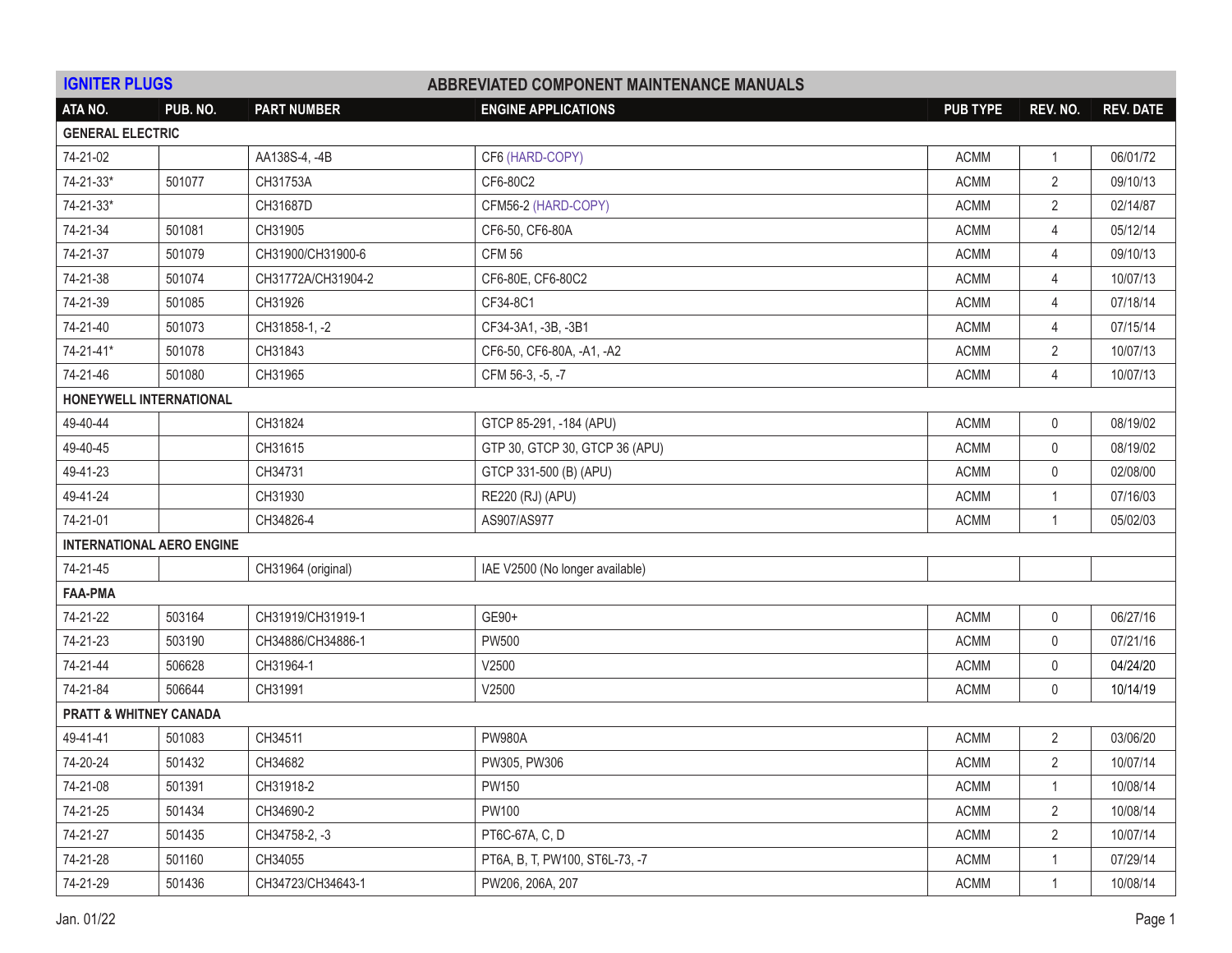| <b>IGNITER PLUGS (Cont'd)</b>  |                           |                         | ABBREVIATED COMPONENT MAINTENANCE MANUALS |                 |                |                  |  |
|--------------------------------|---------------------------|-------------------------|-------------------------------------------|-----------------|----------------|------------------|--|
| ATA NO.                        | PUB. NO.                  | <b>PART NUMBER</b>      | <b>ENGINE APPLICATIONS</b>                | <b>PUB TYPE</b> | REV. NO.       | <b>REV. DATE</b> |  |
| 74-21-30                       | 501392                    | CH31929-DS              | PW308A, C                                 | <b>ACMM</b>     | 3              | 10/08/14         |  |
| 74-21-47                       | 20180621                  | CH31975-2               | PW308C+                                   | <b>ACMM</b>     | $\mathbf 0$    | 10/05/17         |  |
| 74-21-50                       | 501162                    | CH34817                 | <b>PW100</b>                              | <b>ACMM</b>     | $\mathbf{1}$   | 07/29/14         |  |
| 74-21-51                       | 501090                    | CH31955-1               | <b>PW150</b>                              | <b>ACMM</b>     | 1              | 06/19/14         |  |
| 74-21-52                       | 501382                    | CH31958-3               | <b>PW307</b>                              | <b>ACMM</b>     | $\mathbf{2}$   | 11/06/17         |  |
| <b>PRATT &amp; WHITNEY USA</b> |                           |                         |                                           |                 |                |                  |  |
| 74-20-07                       | 502339                    | CH31923-5               | PW4077, PW4084, PW4090                    | ACMM            | $\overline{2}$ | 05/29/15         |  |
| 74-21-05                       |                           | AA124S-2                | F-100-PW100 (HARD-COPY)                   | <b>ACMM</b>     | $\mathbf 0$    | 06/24/74         |  |
| 74-21-41*                      |                           | AA72S-A                 | PW4090, JT3C, 3D, JT4A, JT8D, JT9D        | <b>ACMM</b>     | 1              | 02/07/02         |  |
| <b>ROLLS-ROYCE</b>             |                           |                         |                                           |                 |                |                  |  |
| 74-11-12                       |                           | CH34743                 | RB211 535-E4, -E4B                        | <b>ACMM</b>     | $\mathbf 0$    | 09/27/07         |  |
| 74-20-08                       |                           | Y242-5/CH34760-1, -2    | BR700, BR715, 715A1-30, B1-30, C1-30      | <b>ACMM</b>     | 3              | 01/25/17         |  |
| 74-20-10                       |                           | CH34879                 | ADOUR F405-RR-400 (HARD-COPY)             | <b>ACMM</b>     | $\mathbf{0}$   | 08/01/89         |  |
| 74-20-41                       |                           | YA211-25                | <b>RB211</b>                              | <b>ACMM</b>     | $\mathbf{1}$   | 01/06/04         |  |
| 74-21-04                       |                           | CH34736                 | TRENT 700, 800, RB211-524                 | <b>ACMM</b>     | $\overline{2}$ | 05/02/16         |  |
| 74-21-06                       |                           | $Y183-5, -6$            | RR/TAY 611, 620, 650                      | <b>ACMM</b>     | $\mathbf{1}$   | 01/11/17         |  |
| 74-21-12                       |                           | CH34761                 | TRENT 500                                 | <b>ACMM</b>     | 3              | 02/20/07         |  |
| 74-21-42                       |                           | CH34829                 | TRENT 900                                 | <b>ACMM</b>     | $\mathsf{O}$   | 08/29/06         |  |
| 74-21-53                       |                           | CH34851-1               | <b>TRENT 1000</b>                         | <b>ACMM</b>     | $\mathbf 0$    | 02/18/09         |  |
| 74-21-54                       | 501198                    | CH34867                 | RR-XWB                                    | <b>ACMM</b>     | $\mathbf 0$    | 07/17/14         |  |
| 74-21-70                       | 502095                    | CH34747-3               | RR-TRENT 900                              | <b>ACMM</b>     | $\mathbf{0}$   | 01/15/16         |  |
|                                | <b>SAFRAN POWER GROUP</b> |                         |                                           |                 |                |                  |  |
| 49-41-07                       | 505341                    | CH34889                 | <b>SPU300</b>                             | <b>ACMM</b>     | $\mathbf 0$    | 07/02/18         |  |
| <b>TURBOMECCA</b>              |                           |                         |                                           |                 |                |                  |  |
| 74-21-15                       |                           | CH34593/CH34595/CH34745 | ARRIUS, ARRIEL                            | <b>ACMM</b>     | 1              | 06/25/18         |  |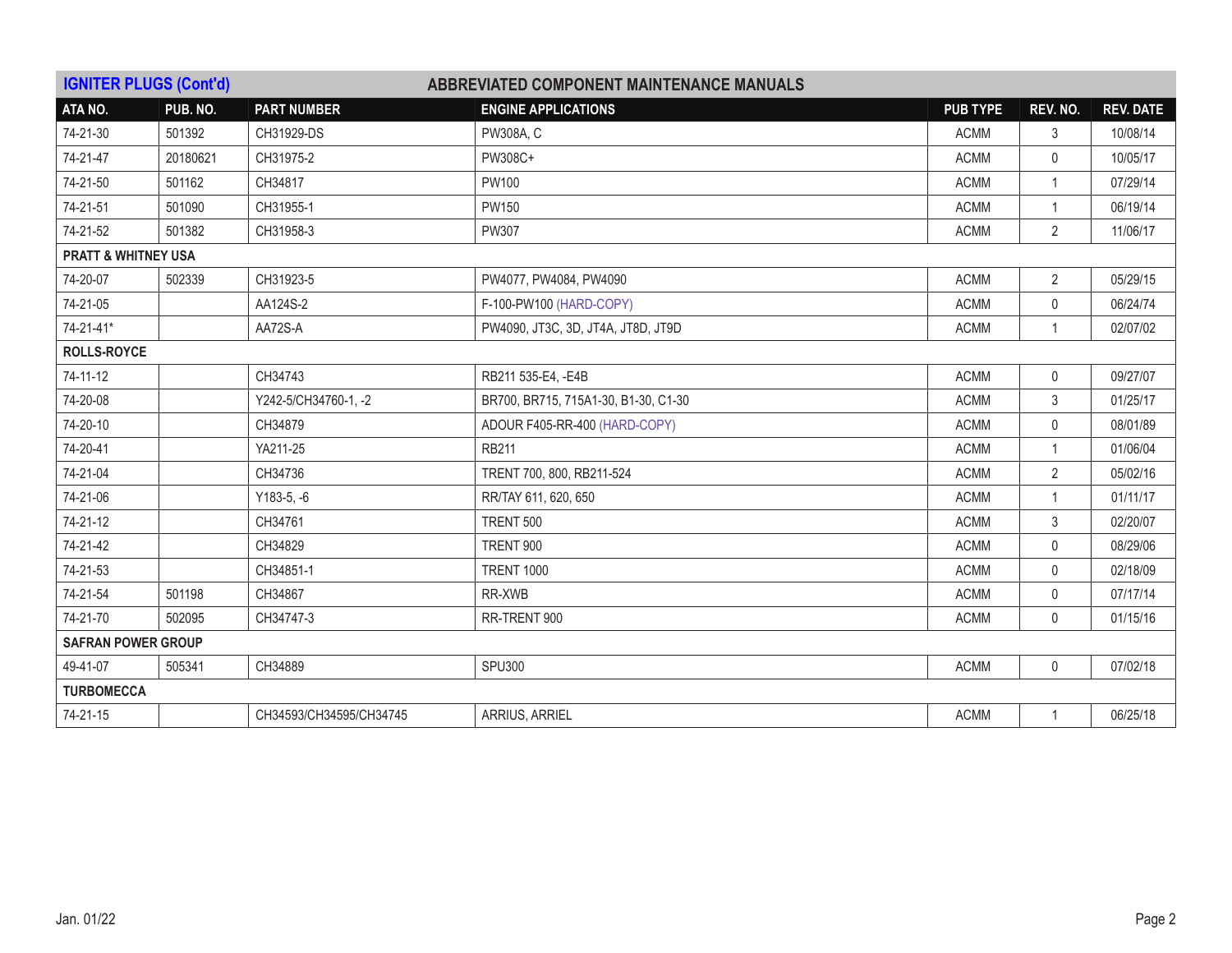| <b>IGNITION LEADS</b>   |                                  |                         | <b>COMPONENT MAINTENANCE MANUALS</b>       |                 |                |                  |
|-------------------------|----------------------------------|-------------------------|--------------------------------------------|-----------------|----------------|------------------|
| ATA NO.                 | PUB. NO.                         | <b>PART NUMBER</b>      | <b>ENGINE APPLICATIONS</b>                 | <b>PUB TYPE</b> | REV. NO.       | <b>REV. DATE</b> |
| <b>GENERAL ELECTRIC</b> |                                  |                         |                                            |                 |                |                  |
| 74-20-30                |                                  | CH53552-DS              | CFM 56-3B1, 2                              | <b>CMM</b>      | 2              | 03/10/08         |
| 74-20-40                |                                  | CH53552-DS              | CFM 56-3C1                                 | <b>ACMM</b>     | $\mathbf{1}$   | 03/10/08         |
|                         | HONEYWELL INTERNATIONAL          |                         |                                            |                 |                |                  |
| 50160                   |                                  | 50160-1 THRU -60        | GTCP 36-, -85 SERIES, TSCP 700 (HARD-COPY) | OH W/IPL        | $\mathbf 0$    | 07/08/88         |
| 53051                   |                                  | 50221-1 THRU -33 (OH)   | TPE 331, TFE 731 SERIES (HARD-COPY)        | OH W/IPL        | 0              | 05/04/80         |
| 49-41-15                |                                  | 53331-DS                | GTCP 331-350C, GTCP331-500 (APU)           | <b>CMM</b>      | 3              | 07/18/06         |
| 49-41-19                | 506109                           | 53179-DS (-1 THRU -17)  | GTCP 36-208B, GTCP 36-300 (APU)            | <b>CMM</b>      | $\overline{7}$ | 09/10/19         |
| 49-41-20                |                                  | CH53540-2               | GTCP 331-600 (APU)                         | <b>CMM</b>      | 0              | 04/02/02         |
| 49-41-26                |                                  | CH53488-DS              | RE 220 (RJ) (APU)                          | <b>CMM</b>      | $\mathbf 0$    | 10/01/00         |
| 49-41-29                |                                  | 53348-DS                | <b>RE 220 (APU)</b>                        | <b>CMM</b>      | $\mathbf{0}$   | 07/16/99         |
| 74-20-14                |                                  | CH53323-DS              | <b>CFE 738</b>                             | <b>CMM</b>      | $\mathbf{1}$   | 09/22/99         |
| 74-20-15                |                                  | CH53542-DS              | <b>HTF (AS907)</b>                         | <b>CMM</b>      | 2              | 03/29/11         |
| 74-22-01                |                                  | 53214/53215/53282/53283 | ALF 502, LF 507 SERIES (HARD-COPY)         | <b>CMM</b>      | 0              | 01/18/91         |
|                         | <b>INTERNATIONAL AERO ENGINE</b> |                         |                                            |                 |                |                  |
| 74-20-45                |                                  | CH53564, -1             | <b>IAE V2500</b>                           | <b>CMM</b>      | $\mathbf{1}$   | 10/10/17         |
| <b>FAA-PMA</b>          |                                  |                         |                                            |                 |                |                  |
| 74-20-46                |                                  | CH53566-DS              | CF6-45, -50, -80A, -80C2, -80E/E1          | <b>CMM</b>      | $\overline{2}$ | 04/28/09         |
| 74-20-48                |                                  | CH53515-DS              | CF34-3, -8                                 | <b>CMM</b>      | 5              | 06/21/18         |
| 74-20-49                |                                  | CH53569-DS              | CFM56                                      | CMM             | 3              | 03/01/19         |
| 74-20-50                |                                  | CH53440, -1             | CFM 56-7                                   | <b>CMM</b>      | $\overline{2}$ | 03/13/16         |
| PRATT & WHITNEY CANADA  |                                  |                         |                                            |                 |                |                  |
| 49-40-01                | 501153                           | 50383-J, -K, -L         | PT6B, PW100, PW901A (APU)                  | <b>CMM</b>      | $\sqrt{5}$     | 06/19/14         |
| 49-41-10                |                                  | CH53611-1_-9            | APS3200                                    | <b>ACMM</b>     | 0              | <b>PENDING</b>   |
| 49-41-43                |                                  | CH53567                 | <b>PW980A</b>                              | <b>CMM</b>      | 1              | 11/28/06         |
| 74-20-02                | 501451                           | CH53399-DS              | PT6A, B, T, T400                           | <b>CMM</b>      | 3              | 04/08/15         |
| 74-20-05                | 502393                           | 53367-01                | <b>PW100</b>                               | <b>CMM</b>      | $\overline{2}$ | 07/30/14         |
| 74-20-06                |                                  | 53067-21, -38.5         | JT15D                                      | <b>CMM</b>      | 2              | 04/24/03         |
| 74-20-09                | 501157                           | CH53456-2               | <b>PW150</b>                               | <b>CMM</b>      | 3              | 07/16/14         |
| 74-20-11                | 502394                           | 53300-DS                | JT15D                                      | <b>CMM</b>      | 4              | 10/23/15         |
| 74-20-12                |                                  | CH53463                 | PT6B-36A, -36B                             | <b>CMM</b>      | 0              | 11/28/99         |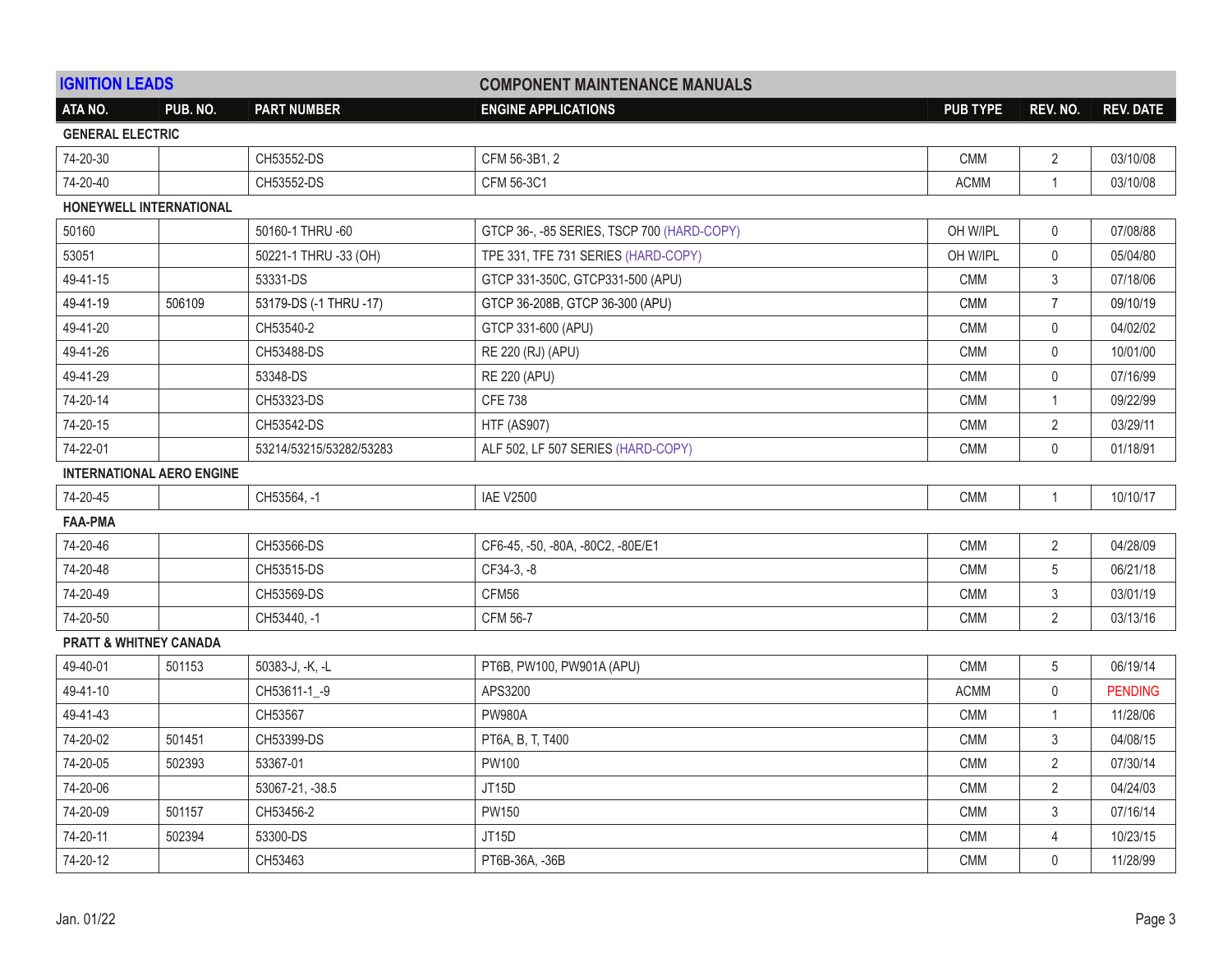| <b>IGNITION LEADS (CONTINUED)</b> |           |                      | <b>COMPONENT MAINTENANCE MANUALS</b> |                 |                |                  |
|-----------------------------------|-----------|----------------------|--------------------------------------|-----------------|----------------|------------------|
| ATA NO.                           | PUB. NO.  | <b>PART NUMBER</b>   | <b>ENGINE APPLICATIONS</b>           | <b>PUB TYPE</b> | REV. NO.       | <b>REV. DATE</b> |
| 74-20-19                          |           | 53402-DS             | PT <sub>6</sub>                      | <b>CMM</b>      | $\mathbf{0}$   | 02/15/99         |
| 74-20-20                          | 502395    | 53335-01             | PW100 SERIES                         | <b>CMM</b>      | 3              | 03/10/16         |
| 74-20-21                          |           | CH53238-1            | PW305A, PW306A, B, C                 | <b>CMM</b>      | $\overline{2}$ | 07/17/03         |
| 74-20-22                          | 501973    | CH53442-DS/CH53450   | PW206A, B2, C, D, PW207C, D, K       | <b>CMM</b>      | $\overline{4}$ | 04/08/15         |
| 74-20-23                          | 501975    | CH53470-DS           | PT6A-68, -68B, -68C                  | <b>CMM</b>      | 5              | 04/08/15         |
| 74-20-25                          | 501976    | CH53471-1            | PT6C-67B                             | <b>CMM</b>      | $\overline{1}$ | 04/08/15         |
| 74-20-26                          | 501089    | CH53483-05, -06, -07 | PW308A, C                            | <b>CMM</b>      | $\overline{2}$ | 06/23/14         |
| 74-20-27                          | 501974    | CH53529/CH53490      | PT6C-67A, C, D                       | <b>CMM</b>      | $\overline{2}$ | 04/08/15         |
| 74-20-29                          | 501156    | CH53536-1            | PW150                                | <b>CMM</b>      | $\overline{2}$ | 06/23/14         |
| 74-20-31                          | CH53544-1 | CH53544-1            | <b>PW307A</b>                        | <b>CMM</b>      | $\overline{2}$ | 11/06/17         |
| 74-20-35                          |           | 53287                | <b>PW206</b>                         | <b>CMM</b>      | $\mathbf 0$    | 03/30/99         |
| 74-20-57                          | 20180621  | CH53590              | PW308C+                              | <b>CMM</b>      | $\mathbf 0$    | 09/14/17         |
| 74-20-59                          | 20180621  | CH53622-1, -2        | PT6C-67A                             | <b>CMM</b>      | $\mathbf 0$    | 02/12/18         |
| <b>PRATT &amp; WHITNEY USA</b>    |           |                      |                                      |                 |                |                  |
| 74-20-32                          |           | CH53551-1            | PW4000                               | CMM             | $\mathbf{1}$   | 05/17/05         |
| 74-20-44                          |           | CH53556              | PW2000                               | <b>CMM</b>      | 0              | 07/27/05         |
| 74-20-47                          |           | CH53568-DS           | PW/JT8D                              | <b>CMM</b>      | $\mathbf 0$    | 10/17/07         |
| <b>ROLLS-ROYCE</b>                |           |                      |                                      |                 |                |                  |
| 74-20-42                          |           | CH53538-4            | TRENT 900 (ROSEMOUNT)                | CMM             | $\mathbf 0$    | 09/05/06         |
| 74-20-43                          |           | CH53557-DS           | AE3007                               | <b>CMM</b>      | $\mathbf 0$    | 02/06/07         |
| 74-20-52                          | 502046    | CH53571, -2          | TRENT 1000, TRENT 1000-TEN           | <b>CMM</b>      | $\mathbf{1}$   | 03/01/15         |
| 74-20-53                          | 502953    | CH53571-1            | RR-XWB                               | <b>CMM</b>      | $\mathbf 0$    | 07/24/15         |
| 74-20-82                          |           | CH53538-4            | TRENT 900                            | <b>ACMM</b>     | $\mathbf 0$    | 01/22/08         |
| <b>SAFRAN POWER GROUP</b>         |           |                      |                                      |                 |                |                  |
| 49-41-08                          | 505340    | CH53616-DS           | <b>SPU300</b>                        | <b>CMM</b>      | $\mathbf 0$    | 07/25/18         |
| <b>TURBOMECCA</b>                 |           |                      |                                      |                 |                |                  |
| 49-40-02                          |           | 53267-3, -4          | APS2000 (APU)                        | <b>CMM</b>      | $\mathbf{0}$   | 12/02/94         |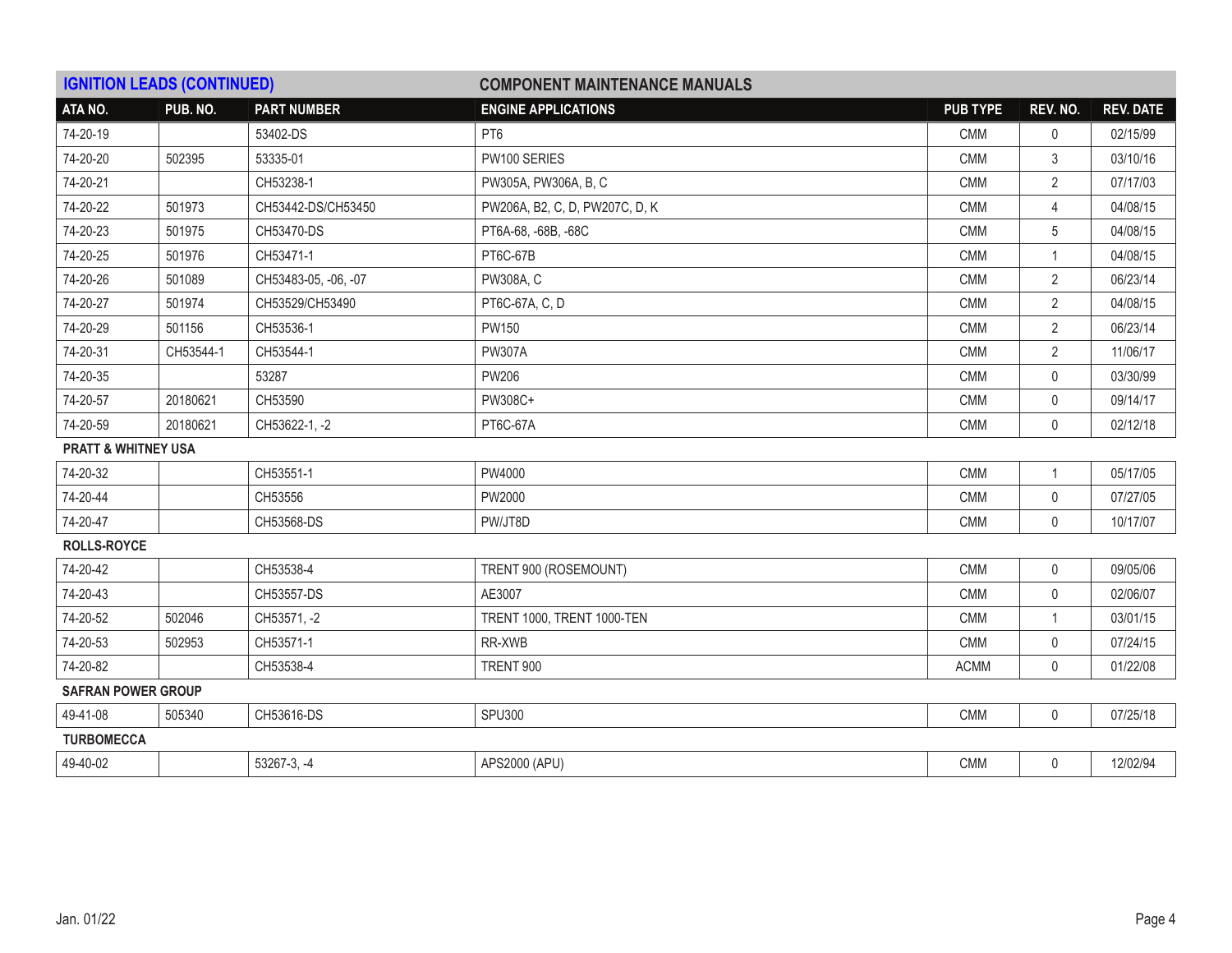| <b>EXCITERS</b>                      |                               |                           | <b>COMPONENT MAINTENANCE MANUALS</b>     |                 |                |                  |
|--------------------------------------|-------------------------------|---------------------------|------------------------------------------|-----------------|----------------|------------------|
| ATA NO.                              | PUB. NO.                      | <b>PART NUMBER</b>        | <b>ENGINE APPLICATIONS</b>               | <b>PUB TYPE</b> | REV. NO.       | <b>REV. DATE</b> |
| HONEYWELL INTERNATIONAL              |                               |                           |                                          |                 |                |                  |
| 49-41-01                             | 501140                        | CH92036                   | 131-9A, B                                | CMM             | 3              | 11/16/15         |
| 49-41-02                             | 501146                        | CH92125                   | 131-9A, B                                | <b>CMM</b>      | $\mathbf{1}$   | 09/18/15         |
| 49-41-11                             |                               | CH92131                   | <b>HGT1700</b>                           | <b>ACMM</b>     | 0              | <b>PENDING</b>   |
| 74-11-06                             | 501141                        | CH92074-6                 | HTF 7000                                 | <b>CMM</b>      | 3              | 02/01/14         |
| <b>FAA-PMA</b>                       |                               |                           |                                          |                 |                |                  |
| 74-11-20                             | N/A                           | CH92133                   | <b>RR M250</b>                           | <b>CMM</b>      | 0              | 07/05/16         |
| 74-11-49                             | 500836                        | CH92100                   | CF6, CF34, CFM56, GE90                   | <b>ACMM</b>     | 4              | 03/05/14         |
| <b>PRATT &amp; WHITNEY CANADA</b>    |                               |                           |                                          |                 |                |                  |
| 74-11-01                             | N/A                           | CH92028                   | JT15D-1, -1A, -1B, -4, -4B, -4D, -5, -5A | <b>CMM</b>      | $\mathbf{1}$   | 01/29/11         |
| 74-11-03                             | N/A                           | CH92015, -1               | *** Obsolete *** (See 74-11-05)          | $\sim$          | $\mathbf{r}$   |                  |
| 74-11-04                             | 502190                        | CH92043-DS                | PW150                                    | <b>CMM</b>      | 8              | 06/09/15         |
| 74-11-05                             | 507053                        | CH92015DS_CH92106DS       | PW206, PW207, PT6A, PT6C, PT6B           | <b>CMM</b>      | 5              | 12/15/20         |
| 74-11-08                             | 507701                        | CH92051-2, -3, -4, -5     | <b>PW308C</b>                            | <b>CMM</b>      | 4              | 04/05/21         |
| 74-11-09                             | 507431                        | CH92083-3, -4, -5, -6, -7 | <b>PW307A</b>                            | CMM             | 4              | 03/11/21         |
| 74-11-10                             | 507700                        | CH92090-1, -2, -3         | <b>PW308A</b>                            | <b>CMM</b>      | $\overline{2}$ | 06/2/21          |
| <b>ROLLS-ROYCE</b>                   |                               |                           |                                          |                 |                |                  |
| $74 - 11 - 11*$                      | 501452                        | CH92077                   | TRENT 900                                | <b>CMM</b>      | 1              | 01/15/15         |
| 74-11-11                             | N/A                           | CH92077                   | ***Obsolete*** (See 74-11-11)            | <b>ACMM</b>     | $\mathbf{0}$   | 08/31/08         |
| 71-11-51                             | 507350                        | CH92095-4                 | <b>TRENT 1000</b>                        | CMM             | 3              | 08/07/19         |
| 74-11-55                             | 502931                        | CH92107-5                 | RR-XWB                                   | <b>CMM</b>      | 0              | 10/01/14         |
| <b>SAFRAN POWER GROUP</b>            |                               |                           |                                          |                 |                |                  |
| 49-41-03                             | 505339                        | CH92135-3                 | <b>SPU300</b>                            | <b>CMM</b>      | $\mathbf 0$    | 02/19/18         |
|                                      | <b>WILLIAMS INTERNATIONAL</b> |                           |                                          |                 |                |                  |
| 74-11-17                             | 502438                        | CH92007-1                 | FJ-44                                    | <b>CMM</b>      | 0              | 04/01/15         |
| 74-11-21                             |                               | CH92147                   | FJ-33                                    | <b>ACMM</b>     | $\mathsf{0}$   | <b>PENDING</b>   |
| <b>INSTALLATION/OPERATION GUIDES</b> |                               |                           |                                          |                 |                |                  |
| N/A                                  | 501336                        | 305136                    | INDUSTRIAL APPLICATION (CSA)             | I/OG            | 5              | 03/30/17         |
| N/A                                  | 501340                        | CH92022                   | INDUSTRIAL APPLICATION                   | I/OG            | $\overline{2}$ | 08/26/14         |
| N/A                                  | 501341                        | CH92099                   | INDUSTRIAL APPLICATION (ATEX)            | I/OG            | $\mathbf{1}$   | 08/26/14         |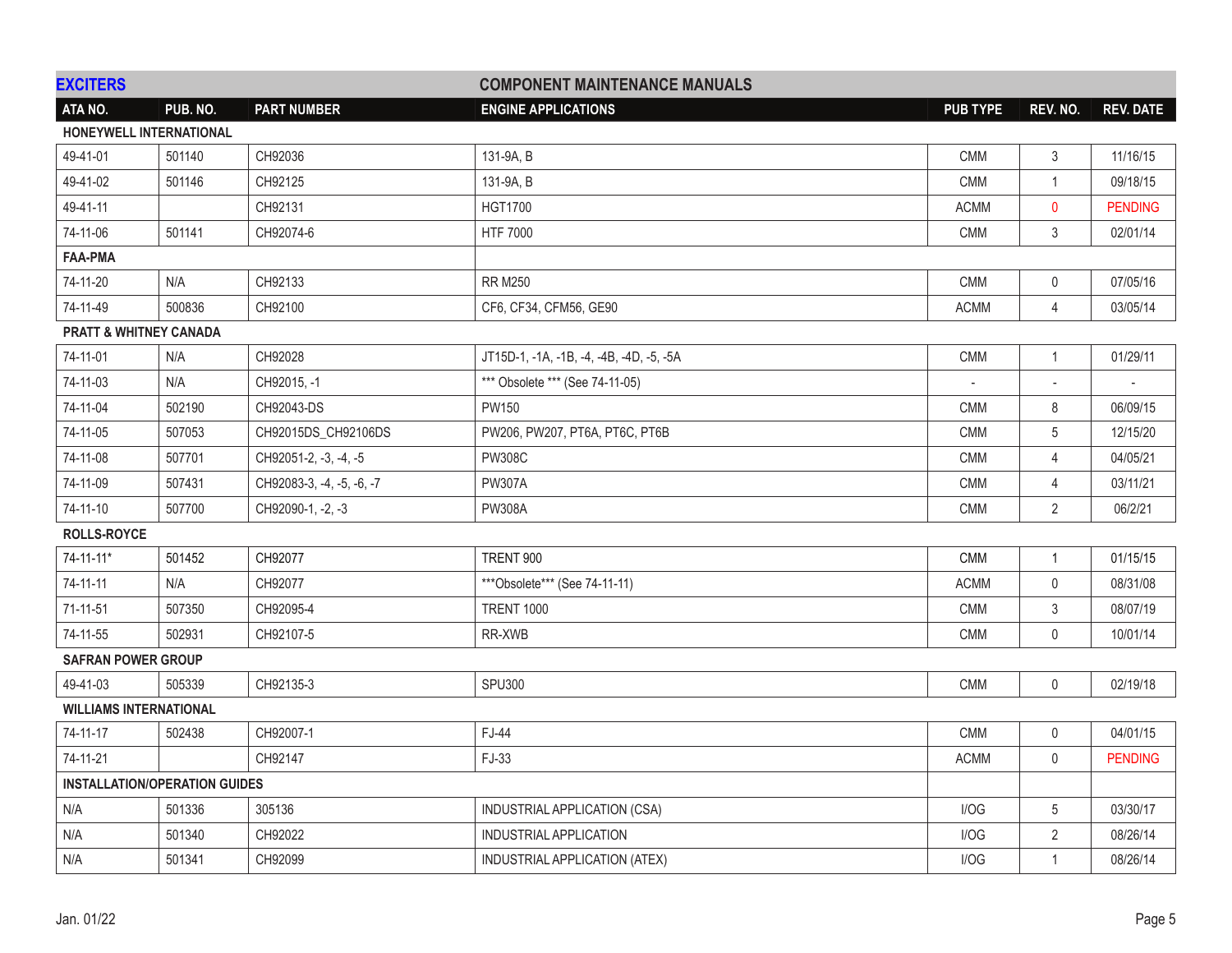| <b>EXCITERS (CONTINUED)</b> |                                                                        |                          | <b>COMPONENT MAINTENANCE MANUALS</b> |                 |                |                  |
|-----------------------------|------------------------------------------------------------------------|--------------------------|--------------------------------------|-----------------|----------------|------------------|
| ATA NO.                     | PUB. NO.                                                               | <b>PART NUMBER</b>       | <b>ENGINE APPLICATIONS</b>           | <b>PUB TYPE</b> | REV. NO.       | <b>REV. DATE</b> |
| N/A                         | 501342                                                                 | CH92112                  | INDUSTRIAL APPLICATION               | I/OG            |                | 07/24/14         |
| <b>NA</b>                   | 507561                                                                 | CH92154                  | INDUSTRIAL APPLICATION               | I/OG            |                | 08/27/21         |
|                             | ABBREVIATED COMPONENT MAINTENANCE MANUALS<br><b>POWER SUPPLY UNITS</b> |                          |                                      |                 |                |                  |
| ATA NO.                     | PUB. NO.                                                               | <b>PART NUMBER</b>       | <b>ENGINE APPLICATIONS</b>           | <b>PUB TYPE</b> | REV. NO.       | <b>REV. DATE</b> |
| 24-31-04                    |                                                                        | 28VS50Y                  | <b>VARIOUS</b>                       | <b>CMM</b>      | $\overline{2}$ | 02/02/93         |
| 24-31-01*                   |                                                                        | 28VS200Y-26              | <b>VARIOS (HARD-COPY)</b>            | <b>CMM</b>      | 0              | 07/01/88         |
| $24 - 31 - 03*$             | 502368                                                                 | 28VS100Y-10A, -10B, -10C | <b>VARIOUS (SCAN)</b>                | <b>CMM</b>      | 9              | 08/24/15         |
| $24-31-03*$                 |                                                                        | 28VS100Y-17              | <b>VARIOUS</b>                       | <b>CMM</b>      | $\mathbf{0}$   | 04/01/88         |
| 24-31-46                    | 502096                                                                 | 28VS200Y-4DH             | DEHAVILLAND                          | <b>CMM</b>      | 5              | 10/12/18         |
| 24-32-11                    | 501166                                                                 | 28VS200Y-4B, 4B-1, 4B-2  | <b>BOEING</b>                        | <b>CMM</b>      | $\overline{7}$ | 05/16/14         |
| $24 - 1 - 1*$               |                                                                        | 28VS50C                  | <b>VARIOUS (HARD-COPY)</b>           | OH              | $\mathbf{0}$   | 03/01/64         |
| $24 - 1 - 1*$               |                                                                        | 28VS50C-3                | VARIOUS (HARD-COPY)                  | OH              | $\mathbf 0$    | 07/01/63         |
| $24 - 1 - 1*$               |                                                                        | 28VS200Y-17              | <b>GULFSTREAM II</b>                 | OH              | 2              | 01/29/10         |
| 24-31-07                    |                                                                        | 28VS100Y-19              | VARIOUS (HARD-COPY)                  | <b>IPL</b>      | $\mathbf{0}$   | 03/27/01         |
| 24-31-01*                   |                                                                        | 28VS200Y-13              | VARIOUS (HARD-COPY)                  | OH              | $\mathbf 0$    | 04/05/00         |
| 2981780                     |                                                                        | 28VS200Y-4A to -4D       | <b>VARIOUS</b>                       | <b>CP</b>       | $\mathbf 0$    | 06/24/94         |
| N/A                         |                                                                        | 28VS200Y-4DH             | <b>VARIOUS</b>                       | <b>CFRP</b>     | $\mathbf 0$    | 12/11/03         |
| N/A                         |                                                                        | 28VS120Y-1, -2, -3, -5   | <b>VARIOUS</b>                       | <b>IPD</b>      | 2              | 04/10/08         |
| N/A                         |                                                                        | 28VS200Y-32              | <b>VARIOUS</b>                       | T/IPD           | $\mathbf{0}$   | 02/01/08         |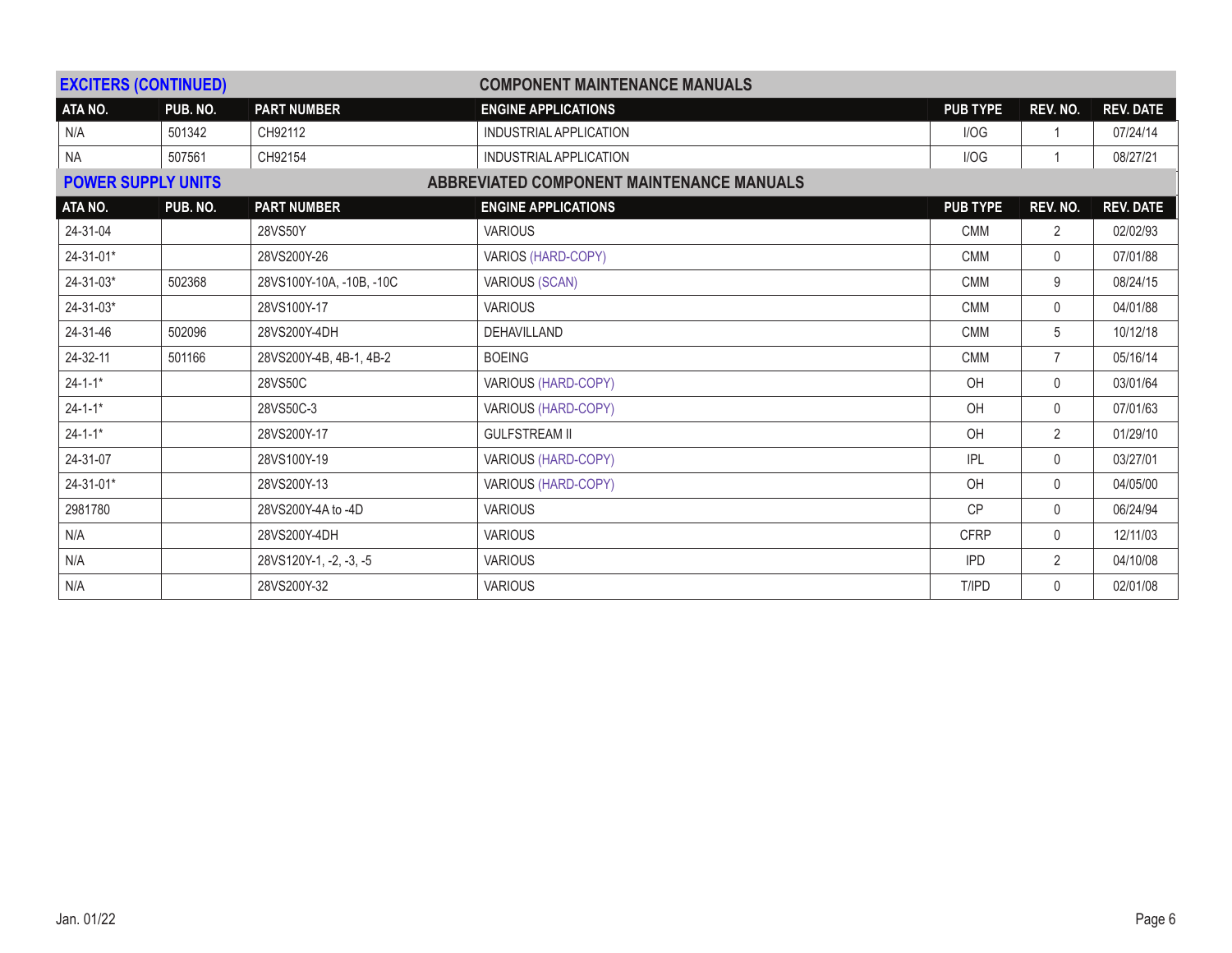| <b>ACTION ALERTS</b> |                          | <b>ACTION ALERTS/SERVICE BULLETINS/SERVICE LETTERS/TECHNICAL BULLETINS</b> |                   |  |  |
|----------------------|--------------------------|----------------------------------------------------------------------------|-------------------|--|--|
| <b>YEAR</b>          | <b>ISSUE NO.</b>         | <b>DESCRIPTION</b>                                                         | <b>ISSUE DATE</b> |  |  |
| 2003                 | A.A.CH38013-03-001       | CH38013 Incorrect P/N Identification                                       | 05/03             |  |  |
| 2000                 | $00-1$                   | Oil Filter Base (Adaptor)                                                  | 01/00             |  |  |
|                      | $00 - 2$                 | CF0100 & CF0101 Oil                                                        | 12/00             |  |  |
| 1998                 | 98-1AA                   | Stop Using DC-200 & DC-4                                                   | 03/98             |  |  |
|                      | 98-2AA                   | 28VS100Y-10B Loose AC Filter Capacitor Condition                           | 12/98             |  |  |
| 1997                 | $97-1$                   | Harness Applications                                                       | 07/97             |  |  |
|                      | $97 - 2$                 | Inspection of Oil Filters                                                  | 07/97             |  |  |
|                      | 97-3AA                   | CH31815/CH31621 Igniter Plug                                               | 12/97             |  |  |
| 1994                 | $94-1$                   | Engines Operated On Contaminated Fuels                                     | 08/94             |  |  |
| 1993                 | $93-1$                   | CH34055 and CH34406 Igniter Inspection                                     | 11/93             |  |  |
| 1991                 | $91 - 1$                 | Oil Filters CH48108 and CH48109                                            | 11/91             |  |  |
| 1990                 | $90 - 2$                 | Oil Filters CH48108 and CH48109 Recall Expanded                            | 01/90             |  |  |
| 1989                 | $89-1$                   | General Electric CFM56-5 Engines                                           | 02/89             |  |  |
|                      | 89-7/89-7R               | Oil Filters CH48108 and CH48109 Recall                                     | 12/89             |  |  |
| 1988                 | 88-2                     | FHE164E Igniter Recall                                                     | 03/88             |  |  |
|                      | 88-4                     | AA72S Igniter Recall                                                       | 09/88             |  |  |
| 1986                 | $86-1$                   | "CHAMP" Brand Oil Filters                                                  | 09/86             |  |  |
|                      | <b>SERVICE BULLETINS</b> |                                                                            |                   |  |  |
| <b>YEAR</b>          | <b>ISSUE NO.</b>         | <b>DESCRIPTION</b>                                                         | <b>ISSUE DATE</b> |  |  |
| 2021                 | S.B.CH92083-74-003       | Exciter Replacement Upgrade to -7                                          | 03/21             |  |  |
|                      | S.B.CH92051-74-003       | Exciter Replacement Upgrade to -5                                          | 06/21             |  |  |
|                      | S.B.CH92090-74-002       | Exciter Replacement Upgrade to -3                                          | 06/21             |  |  |
|                      | S.B.CH92142-74-001       | Exciter Replacement Upgrade to New Model                                   | 11/21             |  |  |
| 2020                 | S.B.CH92106-74-003       | Exciter Replacement Upgrade to -4. -5                                      | 12/20             |  |  |
| 2019                 | S.B.CH31990-74-001       | Replacement of V2500 TurboFan Engine Igniter Plug                          | 07/19             |  |  |
|                      | S.B.CH31991-74-001       | Replacement of V2500 TurboFan Engine Igniter Plug                          | 08/19             |  |  |
| 2018                 | S.B.CH92106-74-002       | Exciter Replacement Upgrade to -2, -3                                      | 11/18             |  |  |
| 2017                 | S.B.CH31964-1-74-001     | Igniter Replacement From No Dash to -1                                     | 03/17             |  |  |
| 2012                 | S.B.CH31964-74-21-001    | Igniter Plug Introduction                                                  | 05/12             |  |  |
| 2011                 | S.B.CH92074-74-001       | Exciter Replacement (PPT to SPIDER)                                        | 05/11             |  |  |
| 2010                 | S.B.CH92043-74-001       | Exciter Replacement (PPT to SPIDER)                                        | 02/10             |  |  |
|                      | S.B.CH92090-74-001       | Exciter Replacement (PPT to SPIDER)                                        | 04/10             |  |  |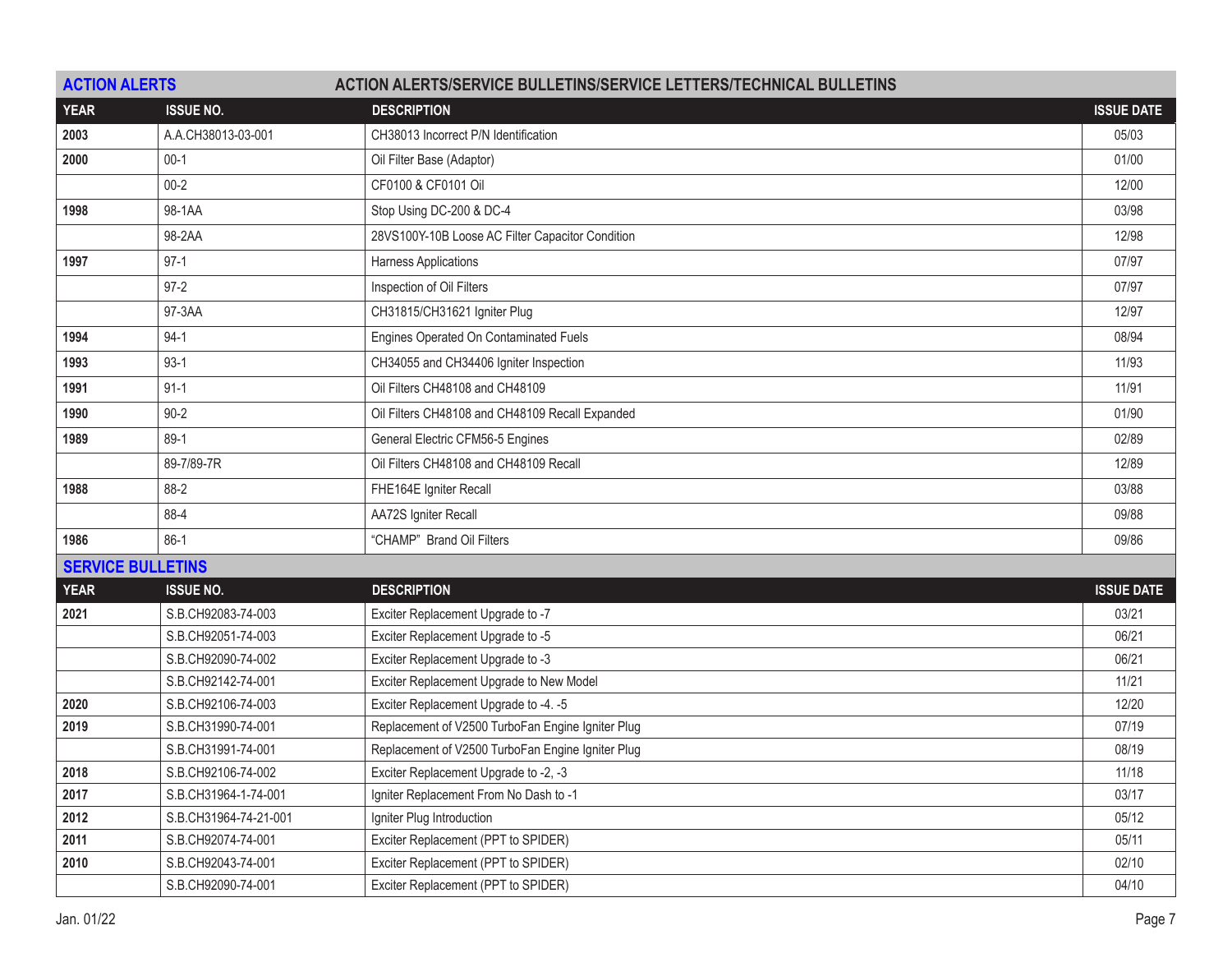|                        | <b>SERVICE BULLETINS (CONTINUED)</b> | <b>ACTION ALERTS/SERVICE BULLETINS/SERVICE LETTERS/TECHNICAL BULLETINS</b> |                   |
|------------------------|--------------------------------------|----------------------------------------------------------------------------|-------------------|
| <b>YEAR</b>            | <b>ISSUE NO.</b>                     | <b>DESCRIPTION</b>                                                         | <b>ISSUE DATE</b> |
| 2009                   | S.B.CH92051-74-001                   | Exciter Replacement Upgrade From -2 to -3                                  | 05/09             |
|                        | S.B.CH92051-74-002                   | Exciter Replacement Upgrade From -3 to -4                                  | 05/09             |
|                        | S.B.CH92083-74-001                   | Exciter Replacement Upgrade From -4 to -5                                  | 02/09             |
|                        | S.B.CH92083-74-002                   | Exciter Replacement Upgrade From -5 to -6                                  | 02/09             |
|                        | S.B.CH92106-74-001                   | Exciter Replacement, Replaces CH92015, -1 Models                           | 08/09             |
| 2008                   | S.B.CH53536-1-74-001                 | Ignition Lead Replacement                                                  | 12/08             |
| 2002                   | S.B.CH34817-21-02-001                | CH34817 Igniter Cleaning, Inspection and Testing                           | 07/02             |
|                        | S.B.CH92036-49-41-001                | CH92036 Exciter, Tank Capacitor Upgrade                                    | 01/02             |
|                        | S.B.CH92036-49-41-001-R1             | CH92036 Exciter, Tank Capacitor Upgrade, Rev. 1                            | 02/02             |
| 1999                   | S.B.MS17976-2-24-001                 | 28VS100Y-10A, -10B, -10C TRU AC Filter Capacitor Inspection                | 05/99             |
| 1989                   | S.B.28VS200Y-4B-24-4                 | Install New DC Terminal Hardware                                           | 01/89             |
| 1987                   | S.B.28VS200Y-4B-24-5                 | Install New DC Terminal Hardware                                           | 01/87             |
| <b>SERVICE LETTERS</b> |                                      |                                                                            |                   |
| <b>YEAR</b>            | <b>ISSUE NO.</b>                     | <b>DESCRIPTION</b>                                                         | <b>ISSUE DATE</b> |
| 2014                   | S.L.CH31964-74-21-001                | Serviceability Limits                                                      | 10/14             |
| 2013                   | S.L.74-21-001                        | Spark Plug Resistance Values                                               | 03/12             |
| 2011                   | S.L.74-10-001                        | Tornado Ally Turbo TAT SB11-05                                             | 09/11             |
| 2007                   | S.L.06-07-001                        | Oil Filter Recommended "Use By" Date                                       | 06/07             |
| 2004                   | S.L.28VS200Y-4DH-24-04-001           | Fan Motor Upgrade                                                          | 01/04             |
|                        | S.L.28VS200Y-4DH-24-04-001-R1        | Fan Motor Upgrade.                                                         | 07/04             |
| 2000                   | S.L.MS17976-2-24-003                 | 28VS100Y-10A, -10B TRU Fan Motor Upgrade                                   | 08/00             |
|                        | <b>TECHNICAL BULLETINS</b>           |                                                                            |                   |
| <b>YEAR</b>            | <b>ISSUE NO.</b>                     | <b>DESCRIPTION</b>                                                         | <b>ISSUE DATE</b> |
| 2019                   | 19-001                               | CH38013 Igniter Plug                                                       | 04/19             |
| 2016                   | 16-001                               | Servicing Iridium Fine Wire Spark Plug                                     | 02/16             |
| 2015                   | 15-001                               | Servicing Iridium Fine Wire Spark Plug                                     | 12/15             |
| 2014                   | T.B.F135-14-001                      | CH31960-2 Igniter Plug                                                     | 03/14             |
|                        | TB.F135-14-002                       | CH31959-1 Igniter Plug                                                     | 03/14             |
|                        | T.B.F135-14-003                      | CH53548, CH53554, CH53555 High Tension Leads                               | 03/14             |
| 2007                   | T.B.CH31921-07-001                   | CH31921 Igniter Plug                                                       | 03/07             |
|                        | T.B.CH31858-2-07-002-R1              | CH31858-2 Igniter Plug                                                     | 05/07             |
| 2004                   | T.B.CH92040-1-04-001                 | CH92040-1 Exciter Modification/Repair                                      | 07/04             |
|                        | T.B.CH92043-2-02-002-R2              | CH92043-1 Upgrade to CH92043-2, Rev 2                                      | 02/04             |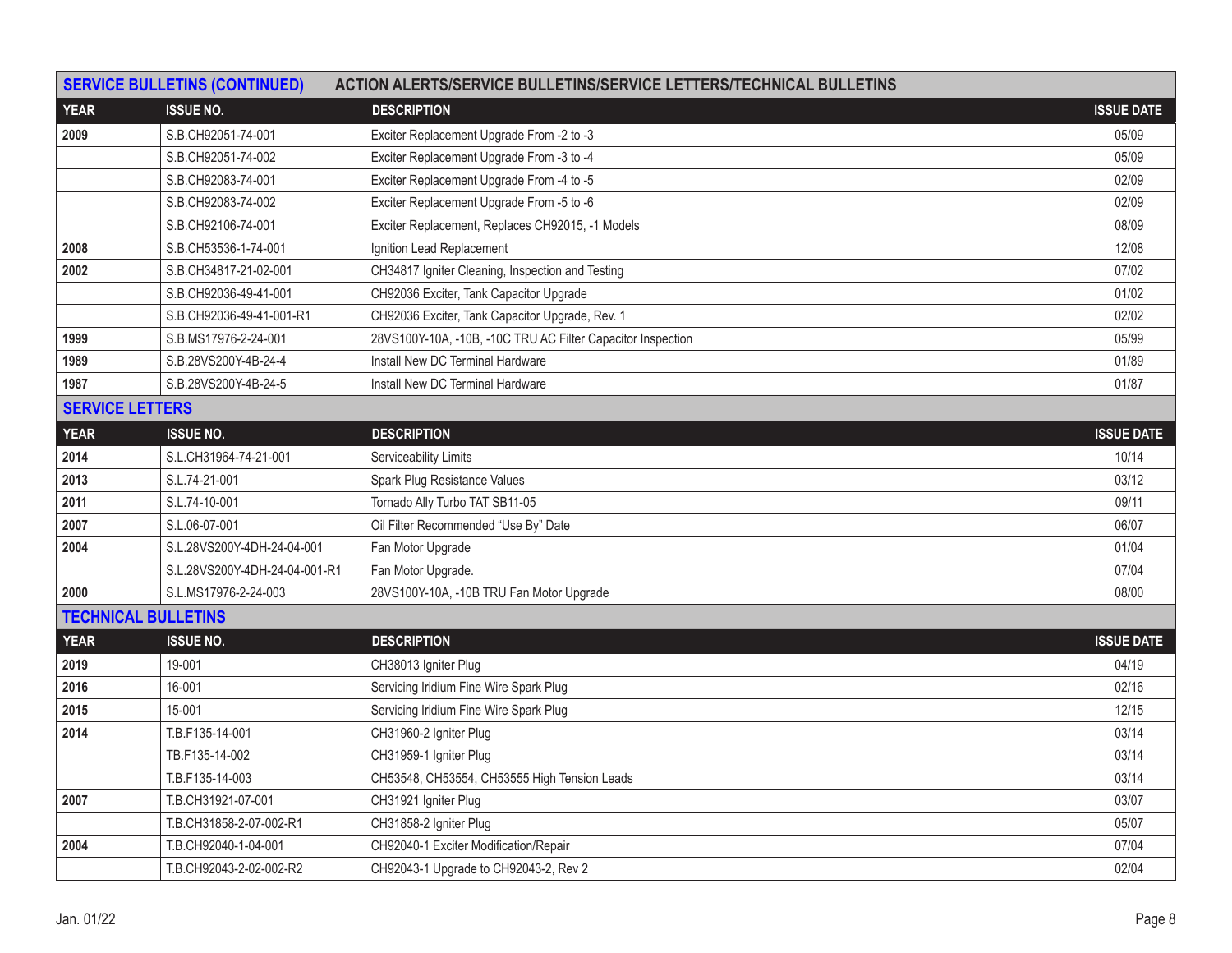|             |                          | TECHNICAL BULLETINS (CONTINUED) ACTION ALERTS/SERVICE BULLETINS/SERVICE LETTERS/TECHNICAL BULLETINS |                   |
|-------------|--------------------------|-----------------------------------------------------------------------------------------------------|-------------------|
| <b>YEAR</b> | <b>ISSUE NO.</b>         | <b>DESCRIPTION</b>                                                                                  | <b>ISSUE DATE</b> |
| 2003        | T.B.CH34739-74-20-03-001 | CH34739 Igniter, Cleaning, Inspecting, Testing                                                      | 10/03             |
|             | T.B.CH92043-2-02-002-R1  | CH92043-1 Upgrade to CH92043-2, Rev 1                                                               | 08/03             |
| 2002        | T.B.CH92043-1-02-001     | CH92043 Upgrade to CH92043-1                                                                        | 02/02             |
|             | T.B.CH92043-2-02-002     | CH92043-1 Upgrade to CH92043-2                                                                      | 09/02             |
|             | T.B.CH34682-74-20-02-003 | CH34682 Igniter, Inspection/Check Instructions                                                      | 10/02             |
| 2001        | $01 - 2$                 | CH31876-6 Igniter Plug                                                                              | 05/01             |
|             | $01 - 3$                 | Spin-On Oil Filter                                                                                  | 05/01             |
|             | $01 - 4$                 | Continuous Improvement Champion Oil Filters                                                         | 05/01             |
| 2000        | $00-1$                   | Oil Filter Base (Adapter) & Oil Filter Inspection                                                   | 01/00             |
|             | $00 - 4$                 | Champion Spin-On Oil Filter                                                                         | 11/00             |
| 1999        | $99-1$                   | Champion Igniter CH34690-2 Cleaning, Inspection and Testing                                         | 03/99             |
|             | $99-2$                   | Spark Plug Installation                                                                             | 10/99             |
| 1998        | $98-1$                   | Discontinue use of DC200 and DC4 Lubricants                                                         | 03/98             |
|             | 98-1AL                   | Champion Y183-5 Igniter Plug                                                                        | 02/98             |
|             | 98-2                     | Champion CH34016-1 Igniter Plug                                                                     | 05/98             |
|             | 98-2AL                   | Champion Y183-6 Igniter Plug                                                                        | 02/98             |
|             | 98-3                     | Catalog Update                                                                                      | 07/98             |
|             | $98-6$                   | Champion FHE164E Igniter Plug                                                                       | 12/98             |
|             | 98-7                     | Warning! Never Brush or Grind Spark Plugs Electrodes                                                | 12/98             |
| 1997        | $97-1$                   | All JT15D Operators Exciter 305013 Changed to CH92028                                               | 01/97             |
|             | $97-2$                   | Champion CH37114 Igniter Plug                                                                       | 01/97             |
|             | $97-3$                   | Champion CH31815-1 Igniter Plug                                                                     | 02/97             |
|             | $97 - 4$                 | AV12-H Harness Application Chart Additions/Corrections                                              | 03/97             |
|             | $97-6$                   | Turbine Lead Connector Wear Gauge CT497                                                             | 12/97             |
|             | $97 - 7$                 | Calibrated Wear Gauge CT496                                                                         | 12/97             |
|             | $97-8$                   | <b>CAP Recip Harnesses</b>                                                                          | 12/97             |
|             | $97-9$                   | Harness Routing                                                                                     | 12/97             |
| 1996        | $96-1$                   | CH38016 Igniter                                                                                     | 07/96             |
|             | 96-1AL                   | Champion CH34549 Igniter Plug                                                                       | 03/96             |
|             | $96 - 2$                 | Champion CH34659-3 Igniter Plug                                                                     | 10/96             |
|             | 96-2AL                   | How Long Should An Igniter Last?                                                                    | 09/96             |
|             | 96-4                     | Continuous ImprovementsChampion Aviation Oil Filters                                                | 11/96             |
| 1995        | $95-1$                   | Champion CH31824 Igniter Plug                                                                       | 03/95             |
|             | $95 - 2$                 | Rolls-Royce Trent, RB211 Series CH34698 Igniter                                                     | 05/95             |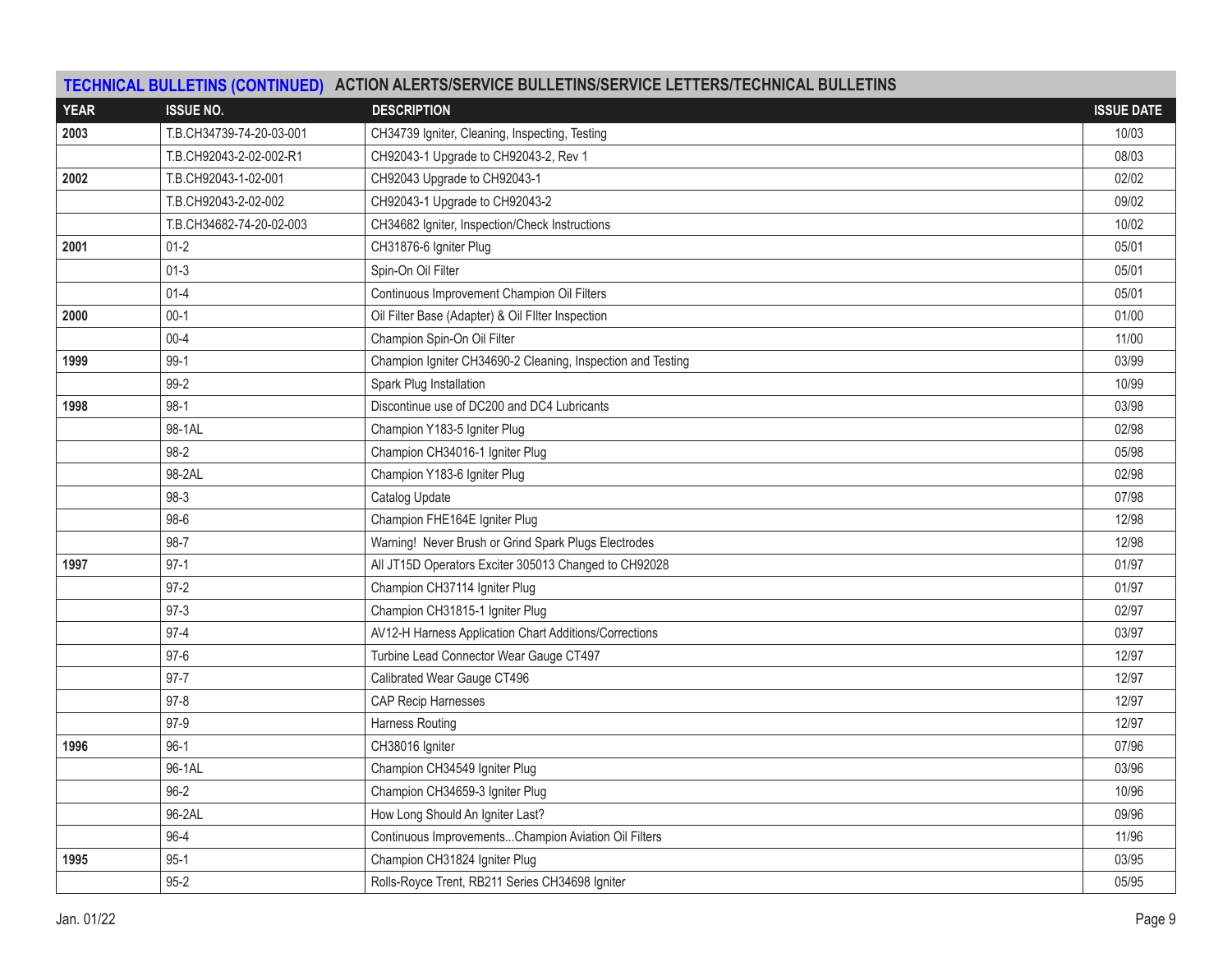|             |                  | TECHNICAL BULLETINS (CONTINUED) ACTION ALERTS/SERVICE BULLETINS/SERVICE LETTERS/TECHNICAL BULLETINS |                   |
|-------------|------------------|-----------------------------------------------------------------------------------------------------|-------------------|
| <b>YEAR</b> | <b>ISSUE NO.</b> | <b>DESCRIPTION</b>                                                                                  | <b>ISSUE DATE</b> |
|             | $95-3$           | Champion CH34313 Igniter Plug                                                                       | 06/95             |
|             | $95-3$           | Reliability Exciter FJ44-1A Exciter                                                                 | 08/95             |
|             | $95 - 4$         | Champion CH31801 Igniter Plug                                                                       | 06/95             |
|             | $95 - 5$         | Oil Filter Application                                                                              | 08/95             |
|             | $95 - 6$         | Champion CH34687A Igniter Plug                                                                      | 08/95             |
|             | $95 - 7$         | Champion AA134S-1 Igniter Plug                                                                      | 11/95             |
|             | $95-9$           | "Let's Illuminate"                                                                                  | 11/95             |
|             | 95-10            | "How Long Should Spark Plugs Last?"                                                                 | 11/95             |
|             | $95 - 11$        | Aviation Spark Plugs - Always Install With New Gasket                                               | 11/95             |
|             | $95 - 12$        | Champion CH31801 Igniter Plug                                                                       | 11/95             |
|             | $95 - 13$        | Spark Plug Re-Gapping Procedure                                                                     | 11/95             |
|             | 95-14            | Reconditioned Spark Plug & Turbine Igniter Identification                                           | 11/95             |
|             | $95 - 15$        | Normal vs. Abnormal Semi-Conductor Wear                                                             | 11/95             |
| 1994        | $94-1$           | Champion CH34803 Series 21 Igniter Plug                                                             | 03/94             |
|             | $94 - 2$         | Inspect Oil Filters                                                                                 | 12/94             |
|             | $94-3$           | Once You Remove It, Tear It Apart                                                                   | 12/94             |
| 1993        | $93-1$           | Champion CH31876 Igniter Plug                                                                       | 04/93             |
|             | $93-2$           | Servicing The Iridium "S" Plug                                                                      | 04/93             |
|             | $93-3$           | Champion CH34419 Igniter Plug                                                                       | 04/93             |
|             | $93 - 4$         | Do Not Overtorque Oil Filters                                                                       | 04/93             |
|             | $93 - 5$         | Beware Of Reconditioned Spark Plugs                                                                 | 04/93             |
|             | $93 - 7$         | Champion CH31815 Igniter Plug                                                                       | 12/93             |
|             | $93 - 8$         | Using The Model 2600A Vibrator                                                                      | 12/93             |
|             | $93-9$           | If The Plug Fails The CT-482 Test, Scrap It                                                         | 12/93             |
| 1991        | $91 - 3$         | Lycoming Service Instruction #1442                                                                  | 03/91             |
|             | $91 - 4$         | Champion CH31723 Igniter Plug                                                                       | 07/91             |
| 1990        | $90 - 2$         | CH31547C Igniter Inspection                                                                         | 05/90             |
|             | $90 - 3$         | Champion CH34484 Igniter Plug                                                                       | 07/90             |
|             | $90 - 4$         | Applying Anti-Seize                                                                                 | 09/90             |
|             | $90 - 5$         | <b>Gaskets Filter</b>                                                                               | 09/90             |
| 1989        | $89-1$           | Follow Engine Manufacturers' Cold Starting Procedure                                                | 03/89             |
|             | 89-2             | Attention All TPE331 Operators-Garrett Lowers Installation Torque                                   | 03/89             |
|             | 89-3             | Turbine Ignition Leads "Handle With Care"                                                           | 05/89             |
|             | 89-4             | Turbine Lead Inspection Lead                                                                        | 05/89             |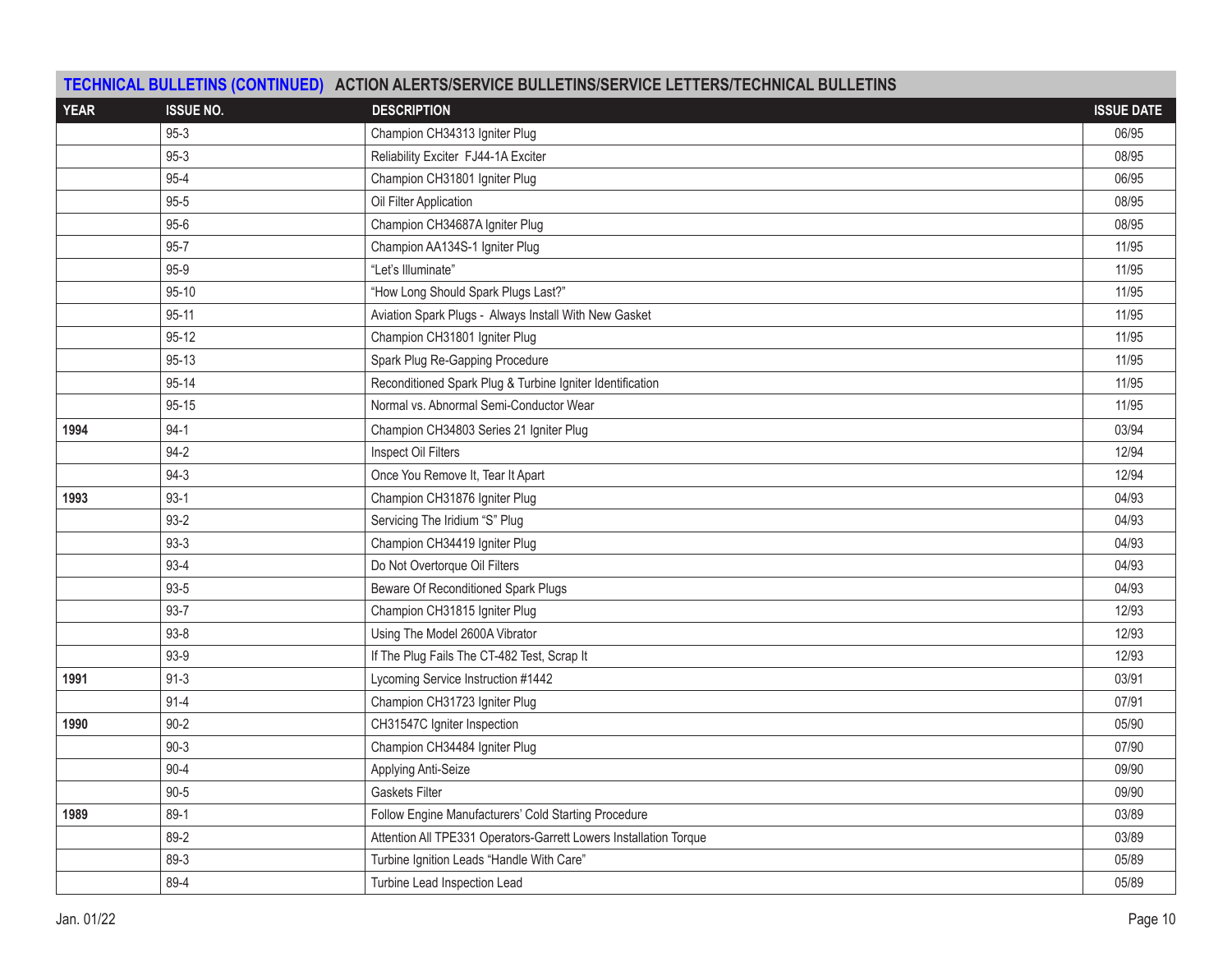|             |                  | TECHNICAL BULLETINS (CONTINUED) ACTION ALERTS/SERVICE BULLETINS/SERVICE LETTERS/TECHNICAL BULLETINS |                   |  |  |
|-------------|------------------|-----------------------------------------------------------------------------------------------------|-------------------|--|--|
| <b>YEAR</b> | <b>ISSUE NO.</b> | <b>DESCRIPTION</b>                                                                                  | <b>ISSUE DATE</b> |  |  |
|             | 89-5             | Connector Weld Flashover                                                                            | 05/89             |  |  |
|             | 89-6             | Champion CH34511 Igniter Plug                                                                       | 08/89             |  |  |
| 1988        | $88-1$           | #533 Abrasive Replaced By 91893                                                                     | 01/88             |  |  |
| 1987        | $87-1$           | REM37BY Electrode Wear                                                                              | 02/87             |  |  |
|             | $87 - 4$         | Proper Use of The CT-470 Can Cutter                                                                 | 03/87             |  |  |
|             | 87-5             | If Your Turbine Engine Is Ready For Overhaul, So Are Your Ignition Leads                            | 04/87             |  |  |
|             | 87-6             | <b>Check These Dimensions</b>                                                                       | 05/87             |  |  |
|             | 87-8             | Always Install Igniters With New Gaskets                                                            | 07/87             |  |  |
|             | 87-9             | Announcing The Champion CT-494 Igniter Erosion Gage                                                 | 07/87             |  |  |
|             | 87-10            | Champion CH34406 Igniter Plug                                                                       | 08/87             |  |  |
|             | $87 - 11$        | Oil Filter Application TSIO 520BE                                                                   | 11/87             |  |  |
| 1986        | $86-1$           | Champion CH31753A/CH31772 Igniter Plug                                                              | 02/86             |  |  |
|             | 86-11            | Champion CH31769 Igniter Plug                                                                       | 06/86             |  |  |
|             | 86-12            | Champion FS109-1A Igniter Plug                                                                      | 08/86             |  |  |
|             | 86-13            | Champion Spin-On Filters With OF712 Installation                                                    | 08/86             |  |  |
|             | 86-15            | Use Correct Filter With CH48922 Filter                                                              | 09/86             |  |  |
|             | 86-17            | Champion CH34055 Igniter Plug                                                                       | 11/86             |  |  |
| 1985        | $85-1$           | Champion CH31547C Igniter Plug                                                                      | 01/85             |  |  |
|             | $85 - 2$         | Champion CH34249 Igniter Plug                                                                       | 02/85             |  |  |
|             | 85-3             | Champion AA33SD Igniter Plug                                                                        | 02/85             |  |  |
|             | 85-4             | Champion CH34279B Igniter Plug                                                                      | 02/85             |  |  |
|             | 85-5             | PT-6 Igniter Gaskets Igniter Plug                                                                   | 04/85             |  |  |
|             | $85 - 6$         | Champion CH31701A Igniter Plug                                                                      | 04/85             |  |  |
|             | 85-7A            | Champion CH31765 Igniter Plug                                                                       | 05/85             |  |  |
|             | $85 - 12$        | Champion CH34206C Igniter Plug                                                                      | 08/85             |  |  |
|             | 85-13            | CT-475AV Tester Calibration                                                                         | 08/85             |  |  |
|             | 85-13A           | Champion CH34208 Igniter Plug                                                                       | 09/85             |  |  |
|             | 85-16            | Iridium VS Platinum It's A Matter of Economics                                                      | 11/85             |  |  |
| 1984        | 84-1             | Champion CH31615 Igniter Plug                                                                       | 01/84             |  |  |
|             | 84-2             | Frequent Oil & Oil Filter Changes Minimize Oil Contamination                                        | 02/84             |  |  |
|             | 84-5             | Cross Reference Chart Replacement Parts Model CT-475AV                                              | 05/84             |  |  |
|             | 84-6             | Champion FHE246-4 Igniter Plug                                                                      | 05/84             |  |  |
|             | 84-10            | Champion CH31687/CH31706 Igniters                                                                   | 12/84             |  |  |
| 1983        | $83-1$           | Champion CH37103 Igniter Plug                                                                       | 01/83             |  |  |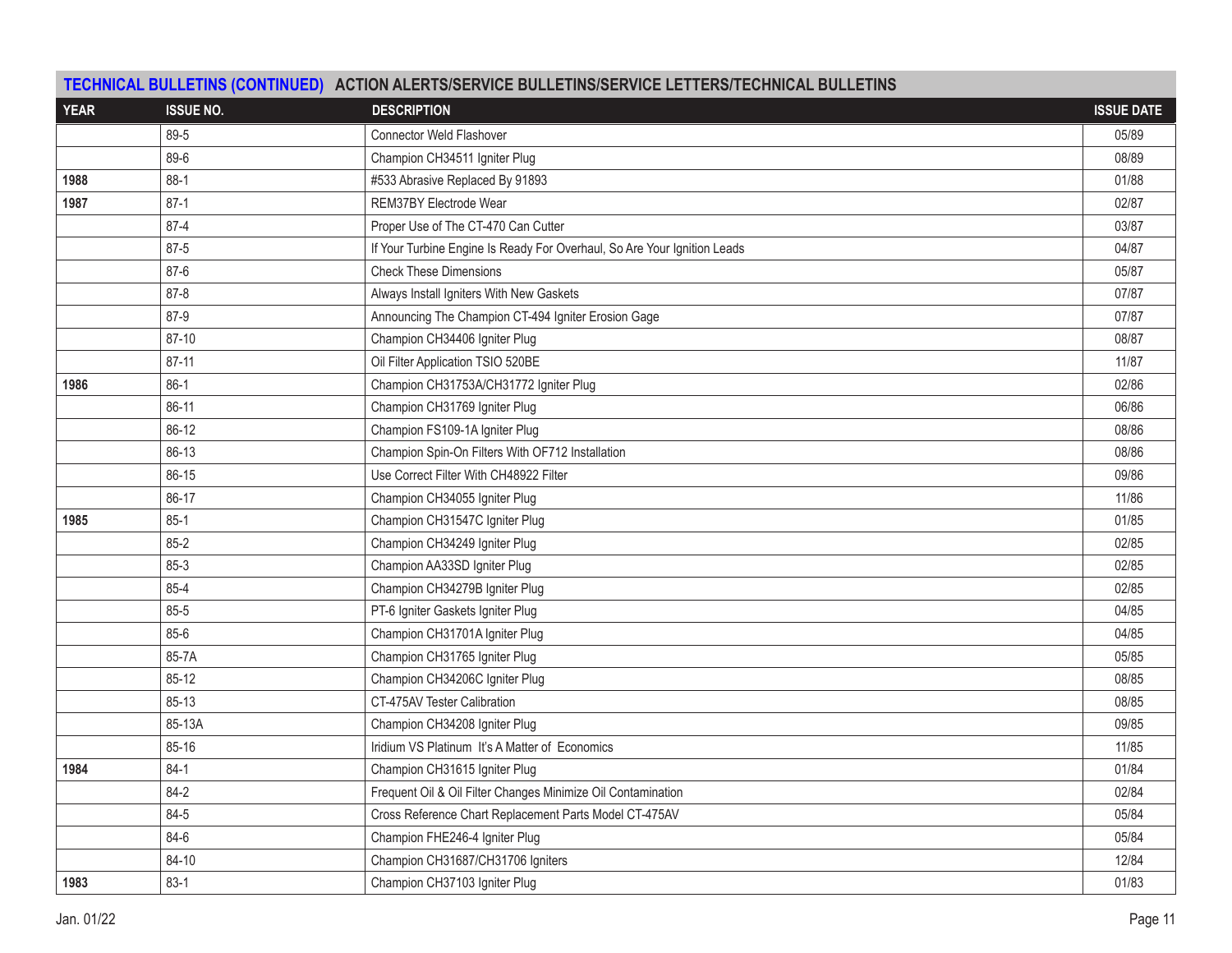| TECHNICAL BULLETINS (CONTINUED) ACTION ALERTS/SERVICE BULLETINS/SERVICE LETTERS/TECHNICAL BULLETINS |                  |                                                          |                   |  |  |
|-----------------------------------------------------------------------------------------------------|------------------|----------------------------------------------------------|-------------------|--|--|
| <b>YEAR</b>                                                                                         | <b>ISSUE NO.</b> | <b>DESCRIPTION</b>                                       | <b>ISSUE DATE</b> |  |  |
|                                                                                                     | 83-2             | CH34177 Igniter Plug                                     | 04/83             |  |  |
|                                                                                                     | $83-3$           | Constant Polarity Wear/Excessive Electrode Erosion       | 04/83             |  |  |
|                                                                                                     | 83-4             | Champion FHE267-2A Igniter Plug                          | 04/83             |  |  |
|                                                                                                     | 83-8             | Champion FHE113-10 Igniter Plug                          | 06/83             |  |  |
|                                                                                                     | 83-9             | Oil Filter Inspections                                   | 11/83             |  |  |
| 1982                                                                                                | 82-3             | Champion CH31621 Igniter Plug                            | 06/82             |  |  |
|                                                                                                     | $82 - 4$         | Champion CH34157B Igniter Plug                           | 08/82             |  |  |
|                                                                                                     | $82 - 5$         | Champion CH34187 Igniter Plug                            | 08/82             |  |  |
|                                                                                                     | 82-6             | CT-475AV Trouble Shooting Method                         | 09/82             |  |  |
|                                                                                                     | $82 - 8$         | Champion FS47 Igniter Service Instruction                | 11/82             |  |  |
|                                                                                                     | 82-9             | Champion CH34016 Igniter Plug                            | 11/82             |  |  |
|                                                                                                     | $82 - 11$        | Champion CH34135 Igniter Plug                            | 11/82             |  |  |
| 1981                                                                                                | $81 - 3$         | Regapping The New REM37BY                                | 01/81             |  |  |
| 1980                                                                                                | $80 - 1$         | Champion CH34168 Igniter Plug                            | 02/80             |  |  |
| 1979                                                                                                | $79-1$           | Abrasive Compound Use                                    | 01/79             |  |  |
|                                                                                                     | 79-2             | Champion FHE211-2 Igniter Plug                           | 04/79             |  |  |
|                                                                                                     | 79-3             | Champion CH34084 Igniter Plug                            | 05/79             |  |  |
| 1978                                                                                                | $78-1$           | Equivalent Oil Filter Part Numbers                       | 02/78             |  |  |
|                                                                                                     | 78-2             | Know Your Oil Filters                                    | 03/78             |  |  |
|                                                                                                     | 78-4             | Champion FHE161-9 Igniter Plug                           | 06/78             |  |  |
| 1977                                                                                                | $77-3$           | Champion FHE-151 Igniter Plug                            | 04/77             |  |  |
|                                                                                                     | $77-4$           | RememberTwo Wrongs Don't Make A Right                    | 06/77             |  |  |
|                                                                                                     | $77-5$           | Get The Lead Out - Faster                                | 09/77             |  |  |
|                                                                                                     | $77 - 7$         | Champion Has The Oil Filter For Cessna's New 152 Trainer | 10/77             |  |  |
|                                                                                                     | $77-8$           | Champion Plug For The New Cessna 152 Trainer             | 11/77             |  |  |
| 1976                                                                                                | $76-2$           | Champion AA136S Igniter Plug                             | 02/76             |  |  |
|                                                                                                     | 76-3             | Champion FHE-146 Igniter Plug                            | 03/76             |  |  |
|                                                                                                     | 76-4             | <b>Check These Dimensions</b>                            | 04/76             |  |  |
|                                                                                                     | 76-5             | Are Your Using The Proper Gasket                         | 04/76             |  |  |
|                                                                                                     | 76-8             | Constant Spark Plug Electrode Polarity Wear              | 09/76             |  |  |
|                                                                                                     | 76-9             | Champion FHE 267-2 Igniter Plug                          | 10/76             |  |  |
| 1975                                                                                                | $75-1$           | The Model 2400 Dry Abrasive Cleaner                      | 01/75             |  |  |
|                                                                                                     | $75-4$           | Champion Spin-On Filters For Duke And Baron Operators    | 05/75             |  |  |
|                                                                                                     | $75-6$           | Spin-On Filter Sticking                                  | 07/75             |  |  |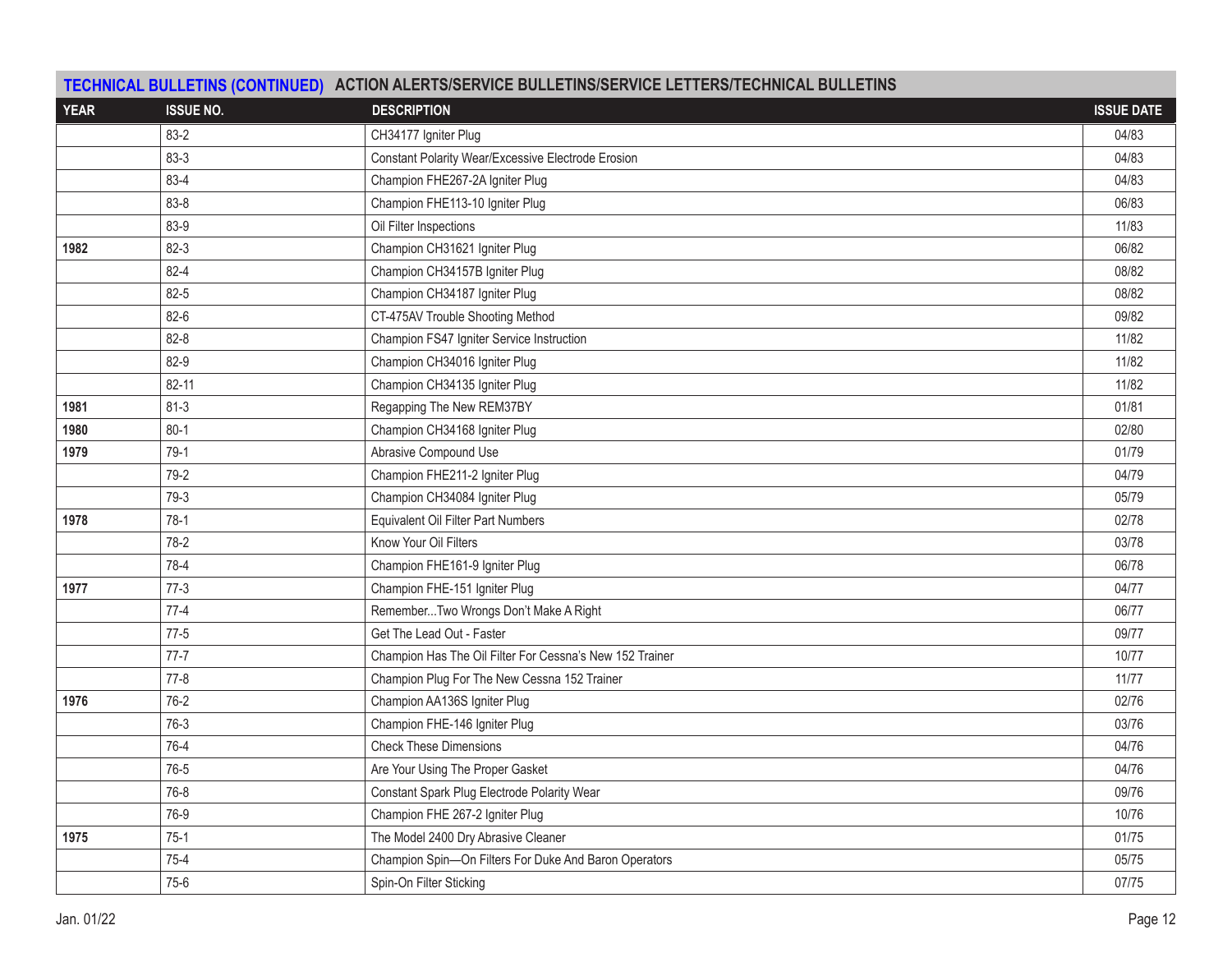| TECHNICAL BULLETINS (CONTINUED) ACTION ALERTS/SERVICE BULLETINS/SERVICE LETTERS/TECHNICAL BULLETINS |                  |                                                                     |                   |  |
|-----------------------------------------------------------------------------------------------------|------------------|---------------------------------------------------------------------|-------------------|--|
| <b>YEAR</b>                                                                                         | <b>ISSUE NO.</b> | <b>DESCRIPTION</b>                                                  | <b>ISSUE DATE</b> |  |
|                                                                                                     | $75 - 7$         | Champion FHE-182 Igniter Plug                                       | 08/75             |  |
|                                                                                                     | $75-8$           | To Scrap Or Not To Scrap                                            | 10/75             |  |
| 1974                                                                                                | $74-1$           | Champion FS118 Igniter Plug                                         | 01/74             |  |
|                                                                                                     | 74-2             | 80 Octane Operators                                                 | 02/74             |  |
|                                                                                                     | $74-3$           | Champion FHE-19 Dart Igniter Plug                                   | 04/74             |  |
|                                                                                                     | 74-4A            | Champion FS 93 Igniter Service Instructions                         | 05/74             |  |
|                                                                                                     | $74-5$           | Help Prevent Lead Fouling                                           | 06/74             |  |
|                                                                                                     | 74-6A            | Champion FHE-176 Igniter Plug                                       | 07/74             |  |
|                                                                                                     | $74-7$           | Model 200 Vibrator Cleaner Service Parts                            | 09/74             |  |
|                                                                                                     | $74-8$           | Champion FHE-246 Igniter Plug                                       | 11/74             |  |
| 1973                                                                                                | $73-1$           | AGF2 Glow Plug                                                      | 01/73             |  |
|                                                                                                     | $73-2$           | Is Your Cleaner Doing The Job For You?                              | 02/73             |  |
|                                                                                                     | $73-3$           | New & Different Spark Plugs For New & Different Engine              | 03/73             |  |
|                                                                                                     | $73-4$           | Champion FHE-205 Igniter Plugs                                      | 04/73             |  |
|                                                                                                     | $73-8$           | New or Used Aviation Spark Plugs - Always Install With A New Gasket | 08/73             |  |
|                                                                                                     | 73-9             | "If It's Been Dropped Once, Drop It Again"                          | 09/73             |  |
|                                                                                                     | 73-10            | <b>Hard Starting</b>                                                | 10/73             |  |
|                                                                                                     | 73-11            | FAA Cautions Pilots On Using Automotive Gasoline In Aircraft        | 11/73             |  |
| 1972                                                                                                | $72-2$           | Murphy's Law - Improper Spark Plug Installation                     | 02/72             |  |
|                                                                                                     | $72-3$           | Iridium Precious Metal - Handle With Care                           | 03/72             |  |
|                                                                                                     | $72-6$           | Oil Filter Systems                                                  | 06/72             |  |
|                                                                                                     | $72 - 7$         | Too Small A Gap Is As Bad As Too A Large                            | 07/72             |  |
|                                                                                                     | $72-8$           | Used Spark Plugs Better Than New? Never!                            | 08/72             |  |
|                                                                                                     | $72-9$           | Spark Plug Testers Need Testing, Also!                              | 09/72             |  |
|                                                                                                     | $72-10$          | Spark Plug Testing - Why & How                                      | 10/72             |  |
| 1971                                                                                                | $71-2A$          | JT9 Igniter Wear Characteristics                                    | 01/71             |  |
|                                                                                                     | $71-5$           | It's A Matter of Economics                                          | 04/71             |  |
|                                                                                                     | $71-6$           | AV-Gas, Tetraethyl Lead (TEL) & Spark Plugs                         | 05/71             |  |
|                                                                                                     | $71-7$           | Spark Plug Cleaners Need Cleaning Also                              | 06/71             |  |
|                                                                                                     | $71-8$           | Just Because It Looks Good, "Change It" Anyway                      | 07/71             |  |
|                                                                                                     | $71-9$           | Short Plug Life??                                                   | 08/71             |  |
|                                                                                                     | $71-10$          | Proper Torquing Can Assure Against Oil Filter Leaks                 | 09/71             |  |
|                                                                                                     | $71 - 11$        | Oil Filter Assembly Needs Cleaning Too                              | 10/71             |  |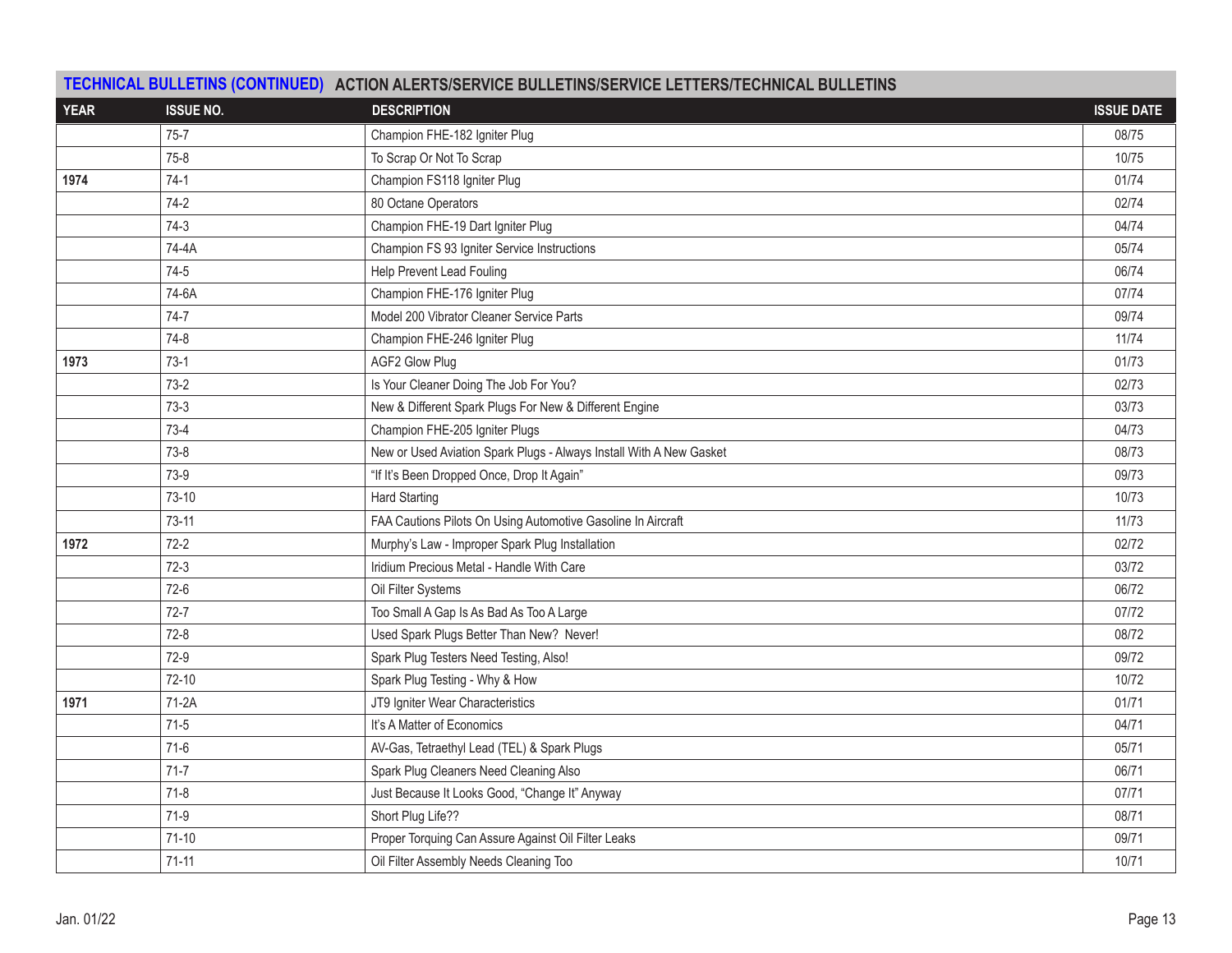| <b>YEAR</b> | <b>ISSUE NO.</b> | <b>DESCRIPTION</b>                                                              | <b>ISSUE DATE</b> |
|-------------|------------------|---------------------------------------------------------------------------------|-------------------|
|             | $71-12$          | With or Without a Turbo Charger, Just A Reminder                                | 11/71             |
| 1970        | $70-2$           | Fine Wire Spark Plugs, To Clean or Not to Clean - That is the Question          | 03/70             |
|             | $70-3$           | DC-4 or DC-200 Compound Recommended To Prevent Connector Grommets From Sticking | 04/70             |
|             | $70-4$           | Top Spark Plugs To BottomBottom Spark Plugs To The Top                          | 05/70             |
|             | $70-5$           | Summer Is Here! General Service                                                 | 06/70             |
|             | $70-8$           | Capacitance                                                                     | 09/70             |
|             | $70-9$           | Swap Spark Plug Location To Equalize Wear                                       | 10/70             |
|             | $70-10$          | Slow Death On A Fast Wheel                                                      | 11/70             |
| 1969        | 69-1             | How Bad Is One Plug Out?                                                        | 03/69             |
|             | 69-2             | Know These Engine Combustion Conditions?                                        | 02/69             |
|             | 69-3             | Let's Inject                                                                    | 03/69             |
|             | 69-5             | Have You Got The Right Pitch                                                    | 04/69             |
|             | 69-7             | AGF2-5 Igniter Life PT6 Engine                                                  | 05/69             |
|             | 69-8             | Cracking Insulator Ceramics?                                                    | 07/69             |
|             | 69-9             | Go The Step Beyond                                                              | 08/69             |
|             | 69-10            | There Are Spark Plug Copy-Cats                                                  | 11/69             |
|             | 69-11            | Testing 1-2-3-4 Testing                                                         | 12/69             |
| 1968        | 68-1             | <b>Hard Starting</b>                                                            | 01/68             |
|             | 68-3             | Spark Plug Testing - Why & How                                                  | 02/68             |
|             | 68-7             | How's Your Oil Consumption                                                      | 03/68             |
|             | 68-8             | Old Spark Plugs Better Than New Ones? Never!                                    | 06/68             |
|             | 68-9             | The Whole Job                                                                   | 07/68             |
|             | 68-10            | To Clean Or Not Too Clean                                                       | 07/68             |
|             | 68-11            | What Is A Nominal Gap?                                                          | 08/68             |
|             | 68-12            | Swap Your Troubles Away                                                         | 08/68             |
|             | 68-14            | The Pilot and Plug Fouling                                                      | 09/68             |
|             | 68-15            | How's Your Timing - Magneto, That It?                                           | 10/68             |
|             | 68-16            | Gap Settings For J43 & REJ38 Spark Plugs                                        | 10/68             |
|             | 68-17            | Short Plug Life??                                                               | 11/68             |
| 1967        | $67-1$           | Champion AA Series PW Igniters Firing End Wear Limit Measurement                | 02/67             |
|             | $67 - 2$         | Gap Bridging On Fine Wire Plugs                                                 | 05/67             |
|             | 67-3             | <b>Used Spark Plug Gaskets</b>                                                  | 07/67             |
|             | $67 - 4$         | Fouling On Continential I0-520 Engine                                           | 08/67             |
|             | 67-5             | Throttle Jockeying                                                              | 09/67             |

## **TECHNICAL BULLETINS (CONTINUED) ACTION ALERTS/SERVICE BULLETINS/SERVICE LETTERS/TECHNICAL BULLETINS**